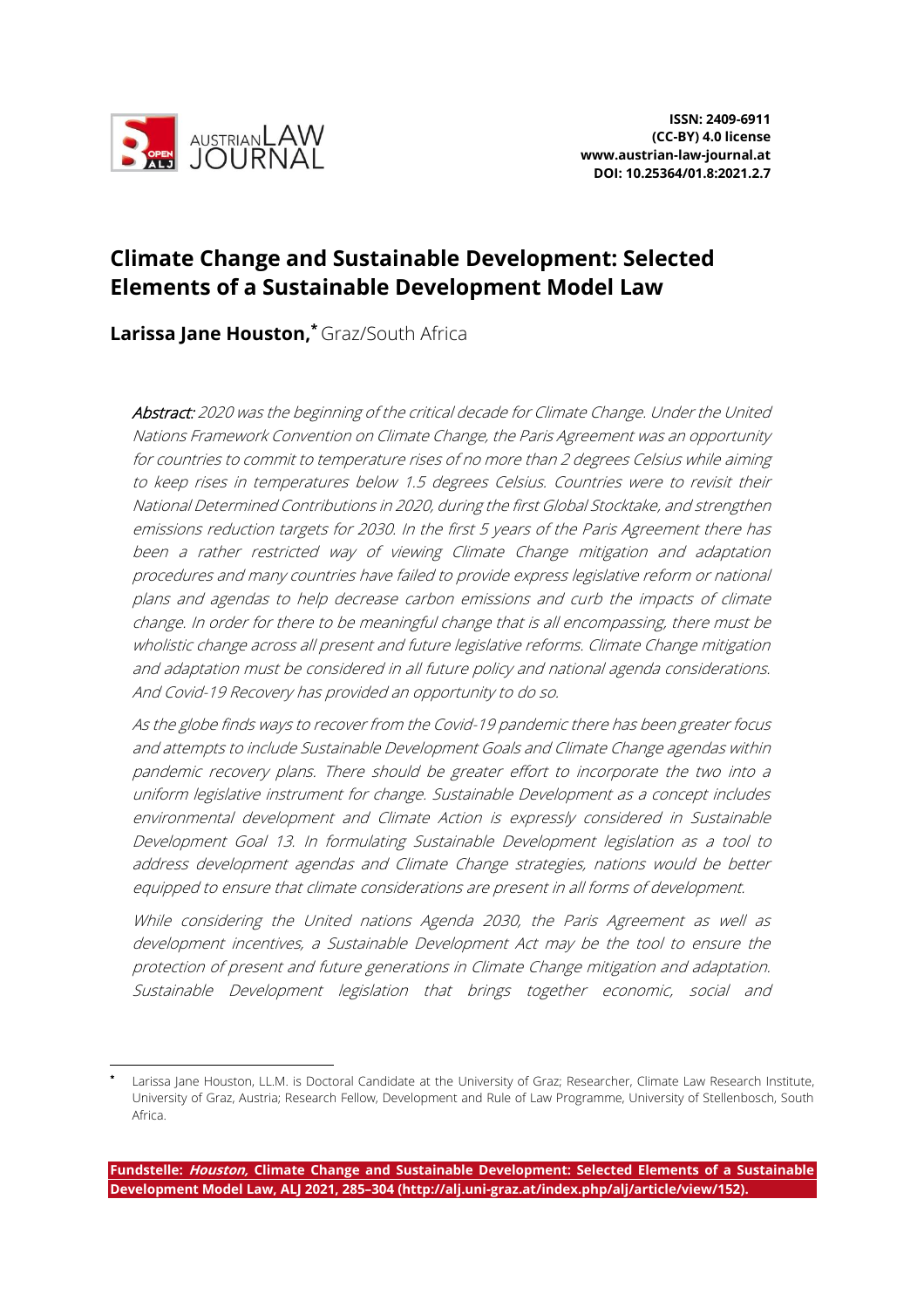environmental concerns would be beneficial in addressing Sustainable Development and Climate Change simultaneously and with better effect.

Keywords: Sustainable Development, Climate Change, Model Law, Development, Law.

# **I. Introduction**

By beginning of 2020, the world was met with the unimaginable challenge of a global pandemic, Covid-19, which has resulted in unconceivable changes to many countries. From health concerns to economic recovery, many countries have had to make variations at legislative and policy levels to protect their countries for years and generations to come. Despite the challenges of Covid-19, it is important that countries continue to address goals and obligations which have already been committed to. Of particular interest are the commitments and goals made in the fields of climate change and sustainable development, respectively.

2020 marked the beginning of the critical decade for climate change and also marked 5 years after the introduction of the sustainable development goals. Action against climate change and progressive sustainable development require persistent and constant attention. However, climate change and sustainable development should not be viewed in isolation of each other. In fact, it may be the necessary overlap of these concepts that could provide a solution that addresses both, climate change concerns as well as sustainable development. It is in the context of Covid-19 recovery and the critical decade of climate action that the introduction of a Sustainable Development Model Law can be favourable and accommodating.

This article is from a purely institutional background and as such seeks to provide an institutional framework that would assist in addressing climate change through the lens of sustainable development legislation. As such, this article will not contain an in-depth overview of climate change tools or sustainable development mechanisms. Outlines of climate change and sustainable development frameworks function solely as contextual background and for the purposes of determining how these concepts coincide.

# **II. Climate Change and Sustainable Development**

Climate change and sustainable development have been studied and improved for many years, however very little has been done to outline the nexus between these two. As such, to provide a foundation and background, an overview of these concepts through a developmental lens is useful in drawing overlaps between these crucial concepts.

# **A. Climate Change**

In the fifth assessment report of the Intergovernmental Panel on Climate Change ("IPCC"), climate change can be defined as "[A] change in the state of the climate that can be identified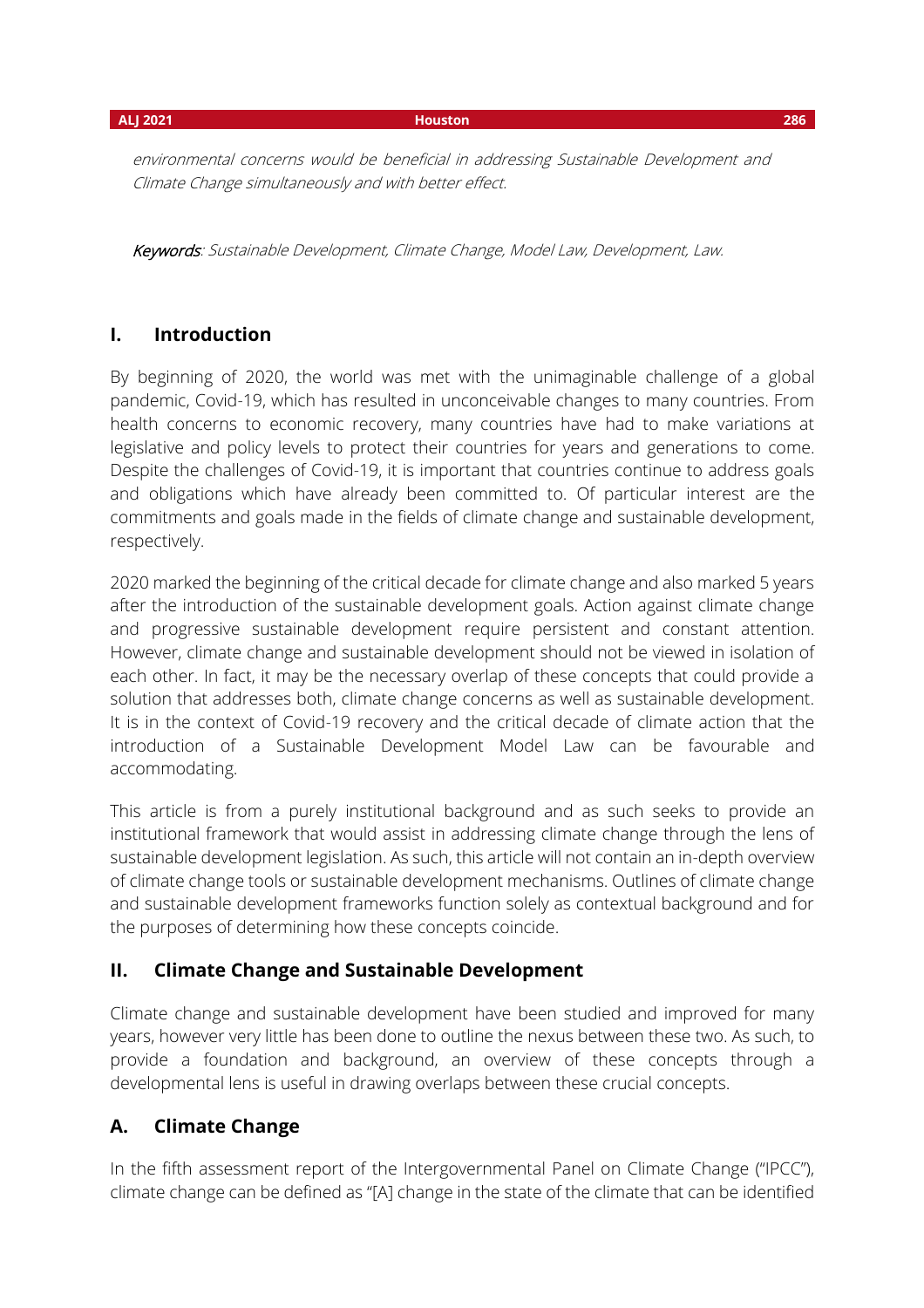### **ALJ 2021 Climate Change and Sustainable Development 287**

(e.g., by using statistical tests) by changes in the mean and/or the variability of its properties and that persists for an extended period, typically decades or longer. Climate change may be due to natural internal processes or external forces such as modulations of the solar cycles, volcanic eruptions and persistent anthropogenic changes in the composition of the atmosphere or in land use."<sup>1</sup>

Additionally, art.1 para. 2 of the United Nations Framework Convention on Climate Change ("UNFCCC"),<sup>2</sup> provides a shorter definition of Climate Change and outlines that it includes: "[A] change of climate which is attributed directly or indirectly to human activity that alters the composition of the global atmosphere and which is in addition to natural climate variability observed over comparable time periods."

Both definitions, though containing slight differences, refer to anthropogenic changes or human activity. Anthropocentrism, put simply, is: "the idea that human interest, human goods and/or human values are the focal point of any moral evaluation of environmental policy and the idea that these human interests, goods and values are the basis of any justification of an environmental ethic."<sup>3</sup>

In order to address and combat climate change, the Conference of the Parties (COP), under the UNFCCC, adopted the Paris Agreement at the 21st Session of the COP between 30 November and 13 December 2015.<sup>4</sup> As provided in art. 2 of the Paris Agreement:

"[A]ims to strengthen the global response to the threat of climate change, in the context of sustainable development and efforts to eradicate poverty, including by:

(a) Holding the increase in the global average temperature to well below 2°C above pre-industrial levels and pursuing efforts to limit the temperature increase to 1.5°C above pre-industrial levels, […];

(b) Increasing the ability to adapt to the adverse impacts of climate change and foster climate resilience and low greenhouse gas emissions development, in a manner that does not threaten food production; and

(c) Making finance flows consistent with a pathway towards low greenhouse gas emissions and climate-resilient development."

According to the Paris Agreement, parties shall address climate change by providing for domestic procedures that implement mitigation and adaptation measures, these would be

<sup>&</sup>lt;sup>1</sup> IPCC, Synthesis Report: Contribution of Working Groups I, II and III to the Fifth Assessment Report of the Intergovernmental Panel on Climate Change, in Pachauri/Meyer (eds.), Climate Change 2014, 120.

<sup>2</sup> UN, United Nations Framework Convention on Climate Change, FCCC/INFORMAL/84GE.05-62220 (E) 200705.

Katz, A Pragmatic Reconsideration of Anthropocentrism, Vol. 21 Environmental Ethics 1999, 377 (377 et seq.).

UN COP., Report of the Conference of the Parties on its twenty-first session (2015) FCCC/CP/2015/10/Add.1.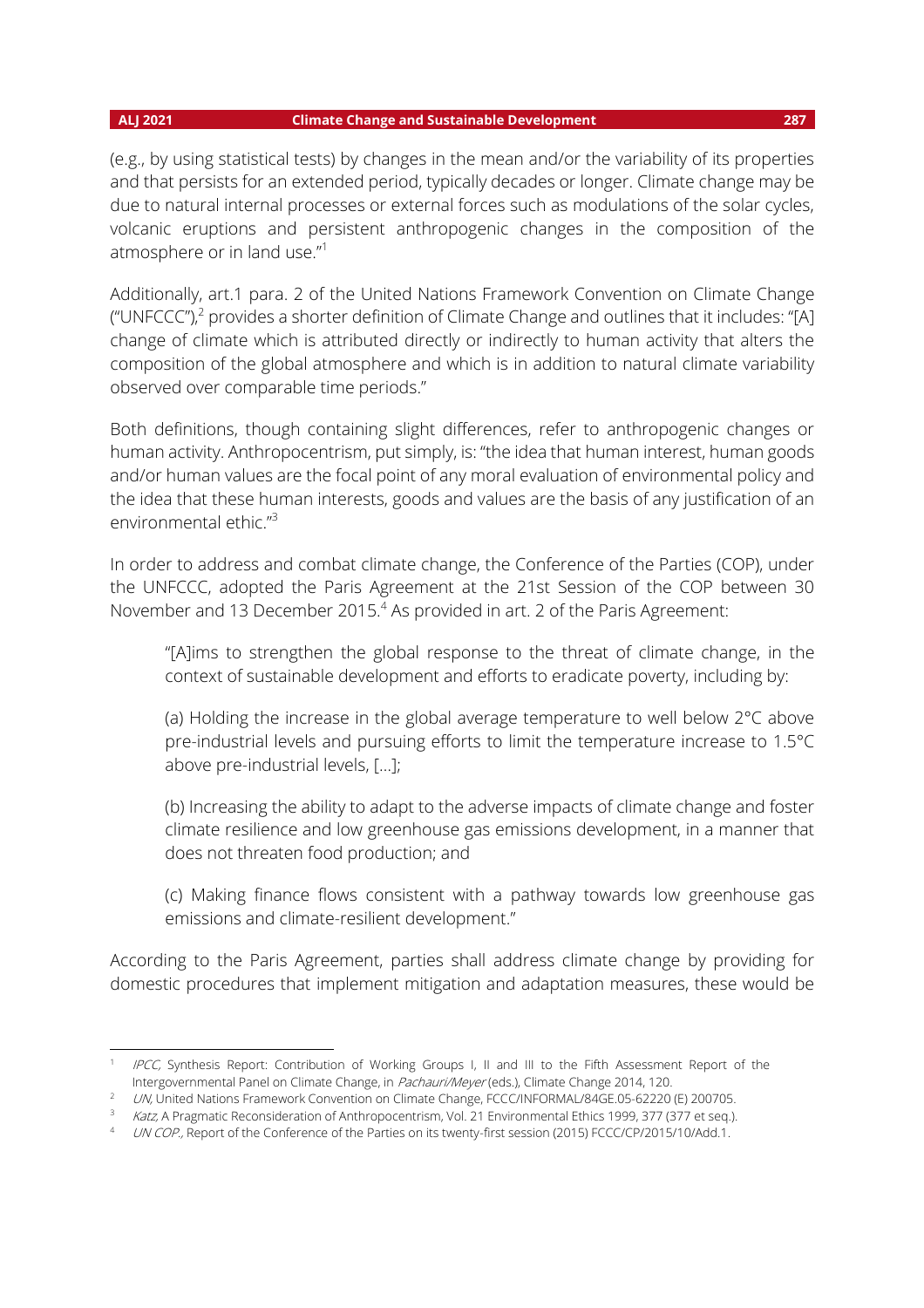### **ALJ 2021 Houston 288**

recording in each country's nationally determined contributions (NDCs).<sup>5</sup> According to the UNFCCC, "Efforts to reduce emissions and enhance sinks are referred to as 'mitigation'".<sup>6</sup> In other words, mitigation looks at implementing measures that would reduce emissions in the long-term. According to the UNFCCC, adaptation "the goal is: to enhance adaptive capacity and resilience; to reduce vulnerability, with a view to contributing to sustainable development; and ensuring an adequate adaptation response in the context of the goal of holding average global warming well below 2 degrees C and pursuing efforts to hold it below 1.5 degrees C".<sup>7</sup> In other words, adaptation seeks to find ways to address and acclimatise to the current effects of climate change while maintaining Paris Agreement goals.

As per art. 4 para. 2 of the Paris Agreement, "Each Party shall prepare, communicate and maintain successive nationally determined contributions that it intends to achieve". Additionally, art. 4 para. 3 goes further to provide that, "Each Party's successive nationally determined contribution will represent a progression beyond the Party's then current nationally determined contribution and reflect its highest possible ambition, reflecting its common but differentiated responsibilities and respective capabilities, in the light of different national circumstances". As outlined above, art. 4 of the Paris Agreement goes further to provide that each party will provide and outline their commitments to achieve the objectives of art. 2 by publishing NDCs. Art. 4 makes it rather clear that each party is required to provide NDCs within their respective capacities and resources. As such, each party's NDC differs from the next and each have their own unique targets and goals which must be improved on with each new NDC. Due to the varying nature of NDCs each country will thus implement their climate commitments, as provided for in their respective NDC, in a diverse manner from one country to the next. In many of these NDCs, parties have committed to achieve net-zero emissions by 2050 in favour of ensuring temperatures to remain well below 2 degrees Celsius.<sup>8</sup> These commitments thus provide a dedicated timeline for climate action by 2050 at the latest.<sup>9</sup> Countries are required to provide new NDCs every 5 years and as such the next NDC was expected to be received in 2020 but were delayed in many countries due to the Covid-19 pandemic.<sup>10</sup>

On 25 October 2021, during the 3rd session of COP26, the Secretariat of the UNFCCC released the Revised synthesis report for the NDCs under the Paris Agreement.<sup>11</sup> This report provided "information from the 165 latest available nationally determined contributions

See UN COP., Report of the Conference of the Parties on its twenty-first session FCCC/CP/2015/10/Add.1., art. 4 and art. 7.

<sup>&</sup>lt;sup>6</sup> UNFCCC, Introduction to Mitigation<https://unfccc.int/topics/mitigation/the-big-picture/introduction-to-mitigation> (last visited December 15, 2021).

<sup>&</sup>lt;sup>7</sup> UNFCCC, New elements and dimensions of adaptation under the Paris Agreement (art. 7) [https://unfccc.int/topics/adaptation-and-resilience/the-big-picture/new-elements-and-dimensions-of-adaptation](https://unfccc.int/topics/adaptation-and-resilience/the-big-picture/new-elements-and-dimensions-of-adaptation-under-the-paris-agreement-article-7)[under-the-paris-agreement-article-7](https://unfccc.int/topics/adaptation-and-resilience/the-big-picture/new-elements-and-dimensions-of-adaptation-under-the-paris-agreement-article-7) (last visited July 29, 2021).

<sup>&</sup>lt;sup>8</sup> *UN*, For a liveable climate: Net-zero commitments must be backed by credible action <https://www.un.org/en/climatechange/net-zero-coalition> (last visited December 15, 2021).

<sup>9</sup> UN, For a liveable climat[e https://www.un.org/en/climatechange/net-zero-coalition](https://www.un.org/en/climatechange/net-zero-coalition) (last visited July 29, 2021).

<sup>&</sup>lt;sup>10</sup> UNFCCC, Nationally determined contributions under the Paris Agreement synthesis report by the secretariat (September 2021) FCCC/PA/CMA/2021/8, para. 1, available at [https://unfccc.int/sites/default/files/resource/cma2021\\_08\\_adv\\_1.pdf](https://unfccc.int/sites/default/files/resource/cma2021_08_adv_1.pdf) (last visited December 15, 2021).

<sup>&</sup>lt;sup>11</sup> UNFCCC, Nationally determined contributions under the Paris Agreement Revised synthesis report by the secretariat (October 2021) FCCC/PA/CMA/2021/8/Rev.1, available at <https://unfccc.int/documents/307628> (last visited December 15, 2021).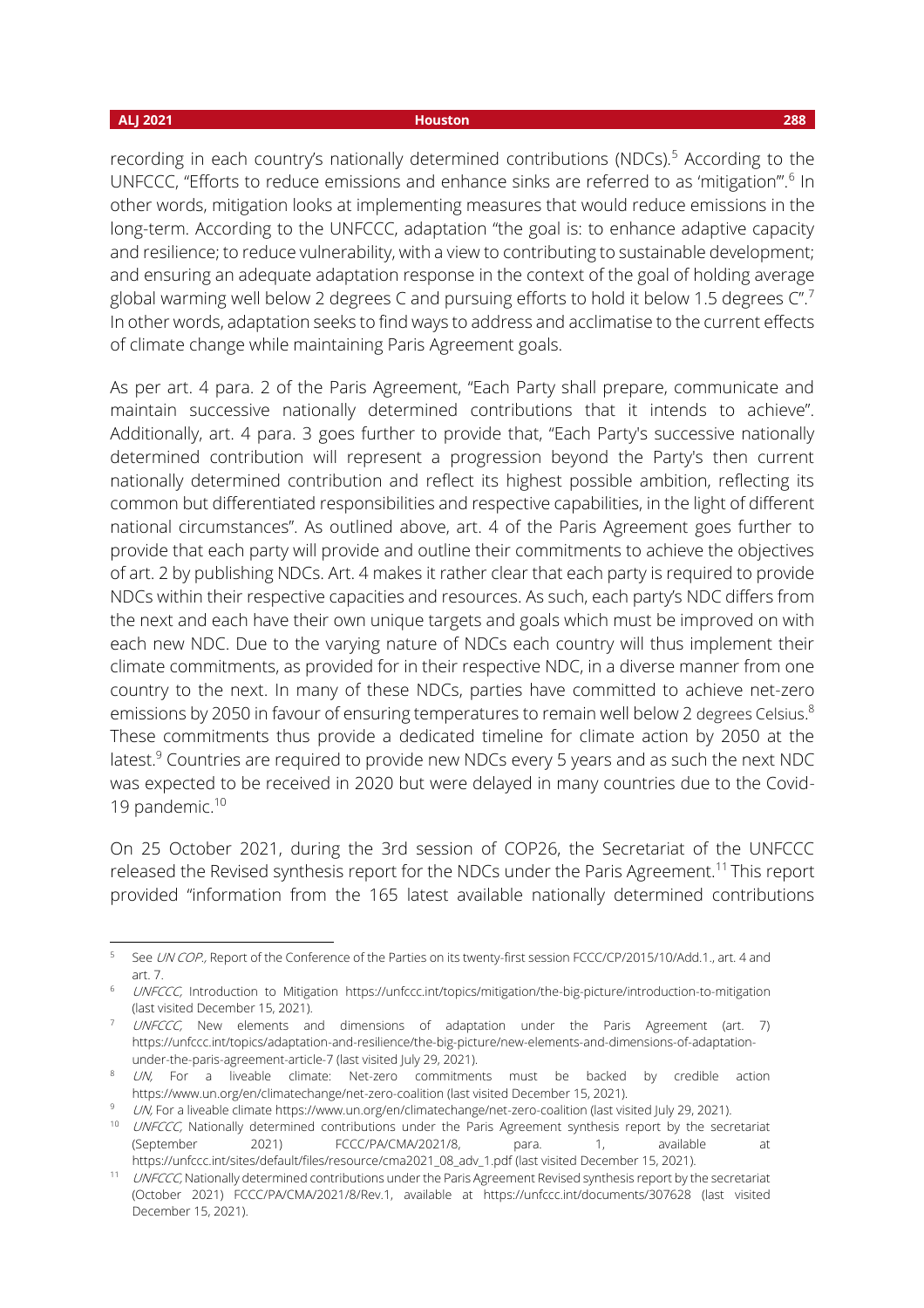communicated by the 192 Parties to the Paris Agreement and recorded in the interim registry of nationally determined contributions as at 12 October 2021".<sup>12</sup> Taking a look at these updated NDCs, the Revised synthesis report provides the commitments from these 165 latest NDCs in the graphs below:<sup>13</sup>



Figure 1: Types of mitigation targets and share of Parties that communicated them in nationally determined contributions (as provided within the Nationally determined contributions under the Paris Agreement Revised synthesis report by the secretariat)

From Figure 1, above, it is clear that there has been an increase in the share of NDCs committed to absolute emissions reduction thus showing that mitigation measures are thus becoming more in line with complete emissions by 2050. Despite this, there is still a larger percentage of countries which are utilising a 'Business as Usual' approach, which slows progress towards climate neutrality by 2050. Measures within NDCs are the smallest portion. This indicates that very few countries are open to utilise creative or unique measures to meet

<sup>&</sup>lt;sup>12</sup> UNFCCC, Nationally determined contributions under the Paris Agreement Revised synthesis report by the secretariat (October 2021) FCCC/PA/CMA/2021/8/Rev.1 1, available at <https://unfccc.int/documents/307628> (last visited December 15, 2021).

<sup>&</sup>lt;sup>13</sup> See UNFCCC, Nationally determined contributions under the Paris Agreement Revised synthesis report by the secretariat FCCC/PA/CMA/2021/8/Rev.1, 14, available a[t https://unfccc.int/documents/307628](https://unfccc.int/documents/307628) (last visited December 15, 2021).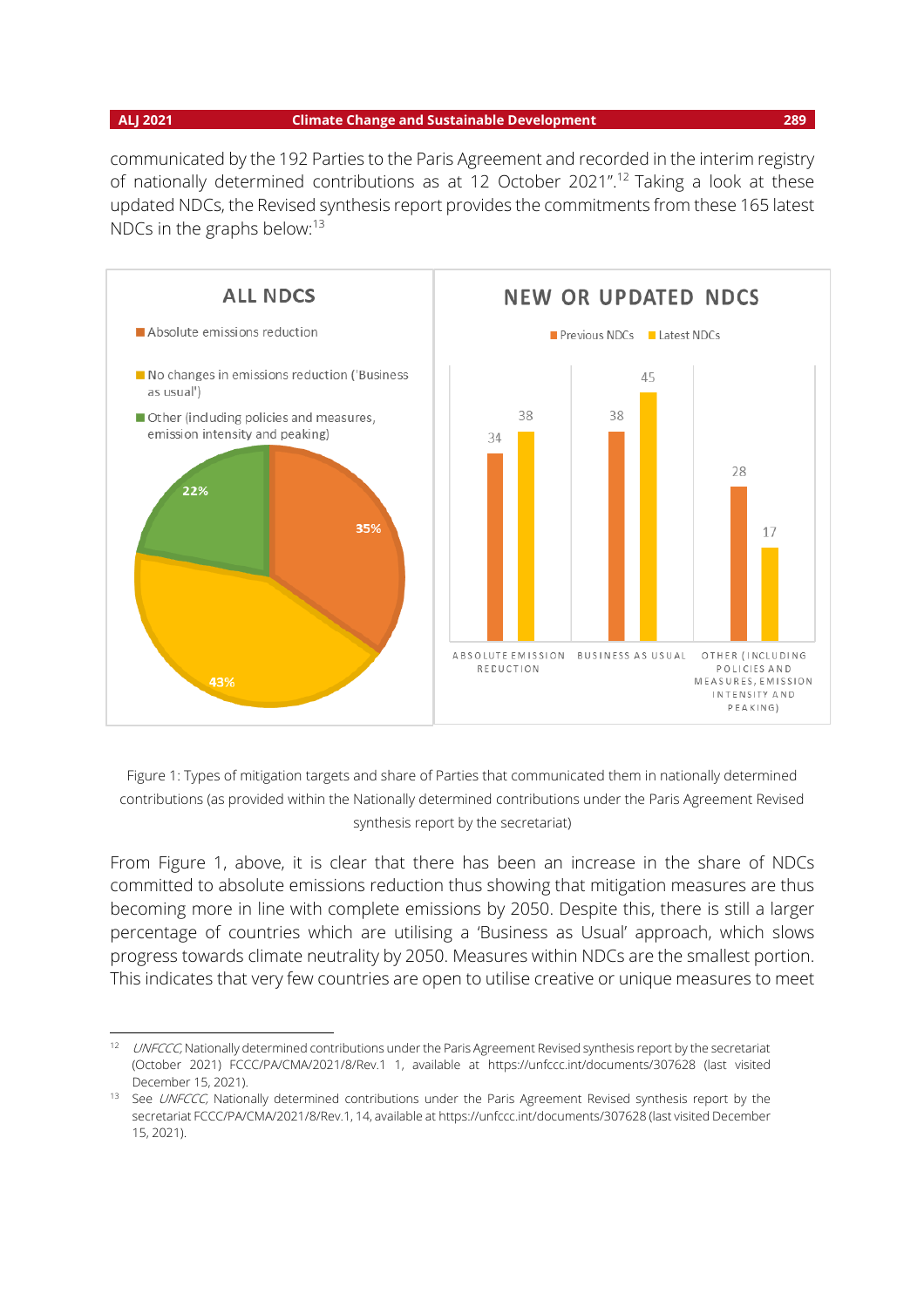### **ALJ 2021 Houston 290**

climate goals. In summary, the major concern currently is how to address the majority of Paris Agreement parties who are still adopting a business-as-usual approach within their NDCs. As such, it may be necessary to view policy alternatives which would address development and climate goals in order to meet the most goals in unison. Many countries do not necessarily have the skills or resources to devote the most attention to one concern that will not cause immediate harm or damage to citizens, even if that concern is climate change, thus resulting in a 'Business as Usual' approach to climate change mitigation. Often developmental and basic needs are given priority so it is necessary to ensure that climate goals are catered for while addressing these.

## **B. Sustainable Development**

According to the Brundtland report of the World Commission on Environment and Development ('The Brundtland Report'), sustainable development can be defined as: "[D]evelopment that meets the needs of the present without compromising the ability of future generations to meet their own needs."<sup>14</sup> This definition of sustainable development, though established many decades ago, has been both prominent and instrumental in present understandings of sustainable development.<sup>15</sup>

Prior to present understandings of Sustainable development, there has also been focus on the concept of sustainability. Though these concepts are independent in understanding, there are overlaps in meaning and perception. For example, when discussing sustainability, reference is often made to the '3 E's of Sustainability', namely environment, economy and equity.<sup>16</sup> On the other hand, in the United Nations Resolution 'Transforming our World: the 2030 Agenda for Sustainable Development' (Agenda 2030), there is mention of '5 P's of Sustainable Development', namely People, Planet, Prosperity, Peace and Partnerships.<sup>17</sup> What can be seen are the overlaps between the 3 E's and the 5 P's. More specifically, the 3 E's can also be found in the 5 P's, the correlation between Planet and Environment, between People and Equity and between Prosperity and Economy. Of particular interest in this paper is the correlation between sustainable development and the environment or planet.

# **C. The correlation between Sustainable Development and Climate Change**

As mentioned in the definition of climate change provided by the IPCC, one of the causes of climate change is anthropogenic behaviour. It is anthropocentrism or human centred interests that perpetuate harm to the planet and to the environment. The nature of sustainable development is to ensure the ability of future generations to meet their needs. If countries and organisations fail to acknowledge that their human activities cause climate change, there will be no resources or sufficient climate for future generations. As such the

<sup>&</sup>lt;sup>14</sup> World Commission on Environment and Development, Our Common Future: Report of the World Commission on Environment and Development (1987).

<sup>&</sup>lt;sup>15</sup> Houston, A Comparative Analysis of Sustainable Development Legislation: Selective Elements for an 'African' Model Law' (2020) (L.L.M. Dissertation, University of Stellenbosch, South Africa).

<sup>&</sup>lt;sup>16</sup> Reames/Blackmar/Pierce, Teaching the Three E's of Sustainability Through Service-Learning in a Professional Program, New Direction for Teaching & Learning - Special Issue: Teaching and Learning about Sustainability in Higher Education 2020, Issue 161, 7[4 https://doi.org/10.1002/tl.20374](https://doi.org/10.1002/tl.20374) (last visited December 15, 2021).

<sup>17</sup> UN, Transforming our world: the 2030 Agenda for Sustainable Development, 2015, A/RES/70.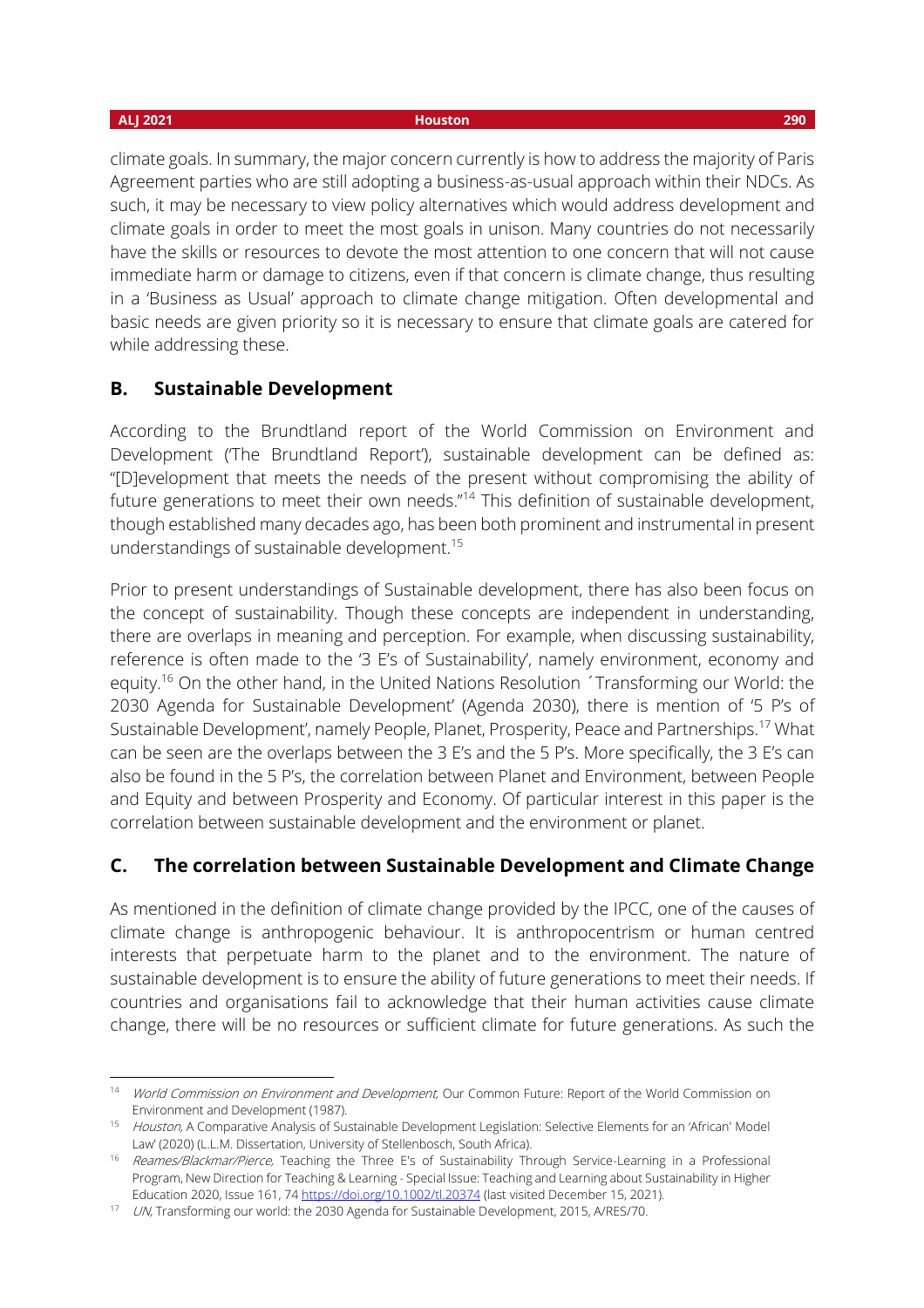link between sustainable development and climate change can be identified through anthropogenic behaviour prolonging climate change and thus potentially compromising sustainable development in the sense of promoting the needs of future generations. Sustainable development practices can thus be beneficial in addressing climate change and broader environmental concerns.

### **III. Agenda 2030**

In September 2015, the UN General Assembly adopted Agenda 2030 at the UN Summit for the adoption of the post-2015 development agenda.<sup>18</sup> Agenda 2030 was developed as a plan of action for 'plant, people and prosperity' thus addressing the 3 E's of sustainability. Agenda 2030 built on the Millennium Development Goals, introduced and in operation from 2001- 2015, by announcing the 17 Sustainable Development Goals (SDGs),<sup>19</sup> and their 169 associated targets. The SDGs along with their targets with sought to 'bring sustainable development to the forefront of the universal agenda'.<sup>20</sup> Agenda 2030 was integrated to offer guidelines for UN member states when pursuing sustainable development practices at a national level.<sup>21</sup> The SDGs provided a common set of targets, goals and objectives, for each nation to concentrate on when pursuing sustainable development while forming global partnerships for execution.<sup>22</sup>

The SDGs themselves function as a collection of sustainable development target areas based on a collection of sustainable development principles that have been composed over a number of years. The SDGs are by no means the only tool for achieving sustainable development but rather function as a checklist or point of reference for achieving universal sustainable development that is measurable and commonly understood.

It is important to note that the formulation and implementation of the SDGs themselves may not guarantee sustainable development, however it does provide a measure to determine

<sup>18</sup> See UN, Transforming our world, 2015, A/RES/70.

<sup>&</sup>lt;sup>19</sup> The 17 SDGs are as follows: End poverty in all its forms everywhere; End hunger, achieve food security and improved nutrition and promote sustainable agriculture; Ensure healthy lives and promote well-being for all at all ages; Ensure inclusive and equitable quality education and promote lifelong learning opportunities for all; Achieve gender equality and empower all women and girls; Ensure availability and sustainable management of water and sanitation for all; Ensure access to affordable, reliable, sustainable and modern energy for all; Promote sustained, inclusive and sustainable economic growth, full and productive employment and decent work for all; Build resilient infrastructure, promote inclusive and sustainable industrialisation and foster innovation; Reduce inequality within and among countries; Make cities and human settlement inclusive, safe and resilient and sustainable; Ensure sustainable consumption and production patterns; Take urgent action to combat climate change and its impacts; Conserve and sustainably use the oceans, seas and marine resources for sustainable development; Protect, restore and promote sustainable use of terrestrial ecosystems, sustainably manage forests, combat desertification, and halt and reserve land degradation and halt biodiversity loss; Promote peaceful and inclusive societies for sustainable development, provide access to justice for all and build effective, accountable and inclusive institutions at all levels and; Strengthen the means of implementation and revitalise the Global Partnership for Sustainable Development. UN, Transforming our world, 2015, A/RES/70, 16.

<sup>&</sup>lt;sup>20</sup> See *UN*, Transforming our world, 2015, A/RES/70, 17.

<sup>&</sup>lt;sup>21</sup> See *UN*, Transforming our world, 2015, A/RES/70, 17 para. 21.

<sup>&</sup>lt;sup>22</sup> See *UN*, Transforming our world, 2015, A/RES/70, 17 para. 39.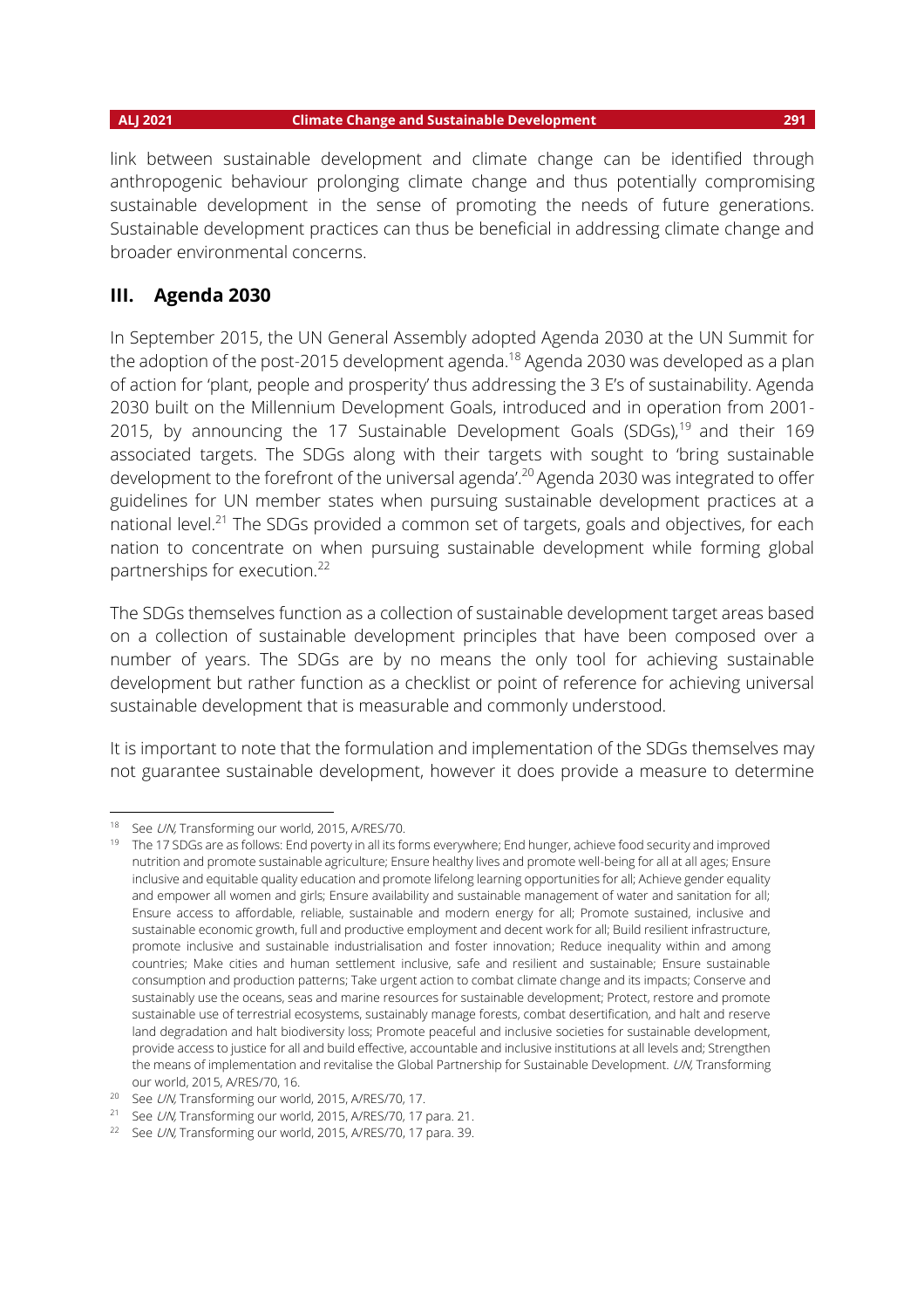levels of sustainable development implementation at a national level.<sup>23</sup> The SDGs provide a platform for individual nation states to introduce sustainable development mechanisms internally that meet the overarching goals and targets provided in the SDGs.

The SDGs can be formally and rationally implemented into national policies and frameworks through sustainable development legislation, thus solidifying the sustainable development intentions of a nation within its resources and means. The SDGs seek to identify economic, environmental and equity concerns regarding sustainability, which nations should consider when implementing strategies and frameworks for sustainable development internally.<sup>24</sup> In short, the SDGs are simply that: goals. They are the set of goals that UN member states wish to achieve, however on their own they do not guarantee sustainable development as member states are free to utilise whatever tools they see suitable to ensure sustainable development. It is with this in mind that I form the argument that if sustainable development is to be practically achieved, there should be model law introduced. This model law would be a template for legislative reforms that countries can implement to truly achieve sustainable development at a national level.

Under Agenda 2030, Member States have expressed their "commitment to protect the planet from degradation and take urgent action on climate change".<sup>25</sup> In para. 14 of Agenda 2030 climate change is identified as "one of the greatest challenges of our time" and outlines how "its adverse impacts undermine the ability of all countries to achieve sustainable development. Increases in global temperature, sea level rise, ocean acidification and other climate change impacts are seriously affecting coastal areas and low-lying coastal countries, including many least developed countries and Small Island Developing States. The survival of many societies, and of the biological support systems of the planet, is at risk". From these two sections alone, it is clear that climate change goes hand in hand with development. This was also the case before the establishment of Agenda 2030.

In 1992, with the conclusion of the 'Rio Convention' at the Rio Earth Summit, the international political community provided a political response to climate change and adopted the UNFCCC.<sup>26</sup> Additionally, in 2015, with the introduction of Agenda 2030 came the 21st Session of the Conference of the Parties (COP21/CMP1) convened in Paris, France, as discussed above.<sup>27</sup> Through these examples of historic conferences and international political declarations it is clear that sustainable development and climate change have developed hand in hand for a number of years and will continue to progress for years to come.

Of particular importance, regarding the SDGs, is SDG 13: "Take urgent action to combat climate change and its impacts".<sup>28</sup> SDG 13 contains 5 targets and 9 indicators.<sup>29</sup> These targets

<sup>&</sup>lt;sup>23</sup> Wackernagel/Hanscom/Lin, Making Sustainable Development Goals Consistent with Sustainability, 5.18 Frontiers in Energy Research 201[7 https://doi.org/10.3389/fenrg.2017.00018](https://doi.org/10.3389/fenrg.2017.00018) (last visited December 15, 2021).

<sup>&</sup>lt;sup>24</sup> Gupta/Vegelin, Sustainable Development Goals and Inclusive Development, 16 International Environmental Agreements: Politics, Law and Economics 2016, 433 <https://doi.org/10.1007/s10784-016-9323-z> (last visited December 15, 2021).

<sup>&</sup>lt;sup>25</sup> See *UN*, Transforming our world, 2015, A/RES/70, 2.

<sup>&</sup>lt;sup>26</sup> UN, Nations, Rio 199[2 https://www.un.org/en/conferences/environment/rio1992](https://www.un.org/en/conferences/environment/rio1992) (last visited December 15, 2021).

<sup>&</sup>lt;sup>27</sup> See *UN COP*, Report of the Conference of the Parties on its twenty-first session (2015) FCCC/CP/2015/10/Add.1.

<sup>&</sup>lt;sup>28</sup> UN, Goal 1[3 https://sdgs.un.org/goals/goal13](https://sdgs.un.org/goals/goal13) (last visited December 15, 2021).

<sup>&</sup>lt;sup>29</sup> UN, Goal 1[3 https://sdgs.un.org/goals/goal13](https://sdgs.un.org/goals/goal13) (last visited December 15, 2021).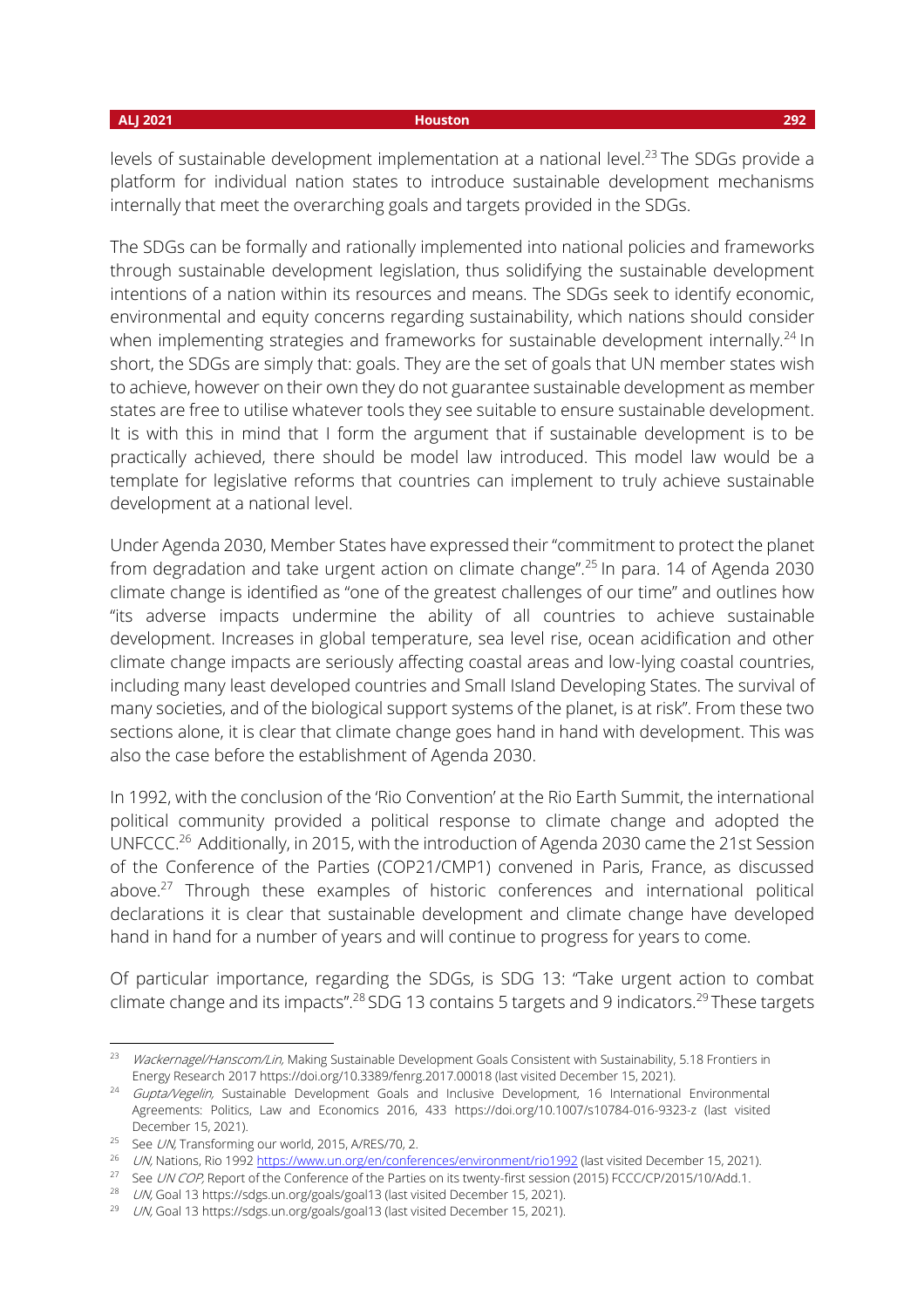include: Strengthening resilience and adaptive capacity to climate-related hazards and natural disasters in all countries; Integrate climate change measures into national policies, strategies and planning; Improve education, awareness-raising and human and institutional capacity on climate change mitigation, adaptation, impact reduction and early warning; Implement and mobilize climate funding between developed and developing countries to achieve climate goals; Promote mechanisms for raising capacity for effective climate changerelated planning and management in least developed countries and small island developing States.

Of particular importance is Target 13.2: Integrate climate change measures into national policies, strategies and planning. Under target 13.2, many countries have adopted climate goals and climate change measures in their NDCs under the Paris Agreement, as discussed above, however this is not the sole solution to implementing climate measures. Target 13.2 makes clear reference to national policies and the target itself does not place limits on which policies this entails, neither to what capacity climate measures are to be achieved. Given the long-lasting connection between sustainable development and climate change it is only fair to assume that sustainable development legislation would also be a suitable national policy to address climate change measures. With this in mind, it is necessary to take a closer look at an example of sustainable development legislation that has done exactly this and catered to environmental and climate change measures within the harbour of sustainable development.

# **IV. Sustainable Development at a National Level: Malta Sustainable Development Act, Chapter 521 enacted 10 July 2012**

Before exploring the formulation of a sustainable development model law, it is important to acknowledge a specific nation which has implemented functioning sustainable development legislation. The nation concerned is Malta, a small island in the middle of the Mediterranean with a population of 514 564 (as of 2019) and a land size of 316km<sup>2,30</sup> Malta has introduced the Malta Sustainable Development Act X of 2012, as amended by Act 1 of 2019 ('Malta SD Act'). This legislation is a practical and accountable means for directly ensuring sustainable development and not mere commitments to goals. It is not sufficient to commit to goals without committing to accountability for inaction at a national level, and this is followed in specific countries. A direct analysis of this legislative instrument is useful in identifying the tools and legislative mechanisms adopted to attain sustainable development.<sup>31</sup> These tools and mechanisms can function as a basis for a sustainable development model law. It should be noted that the Malta SD Act was initially introduced in 2012, prior to the introduction of the SDGs and has recently been amended in 2019.

<sup>&</sup>lt;sup>30</sup> Government of Malta, About Malta<https://www.gov.mt/en/About%20Malta/Pages/The%20Maltese%20Islands.aspx> (last visited December 15, 2021).

<sup>&</sup>lt;sup>31</sup> This analysis is a simplified version based on similar subject matter provided in the submission of a Master's thesis presented by the author: Houston, A Comparative Analysis of Sustainable Development Legislation: Selective Elements for an 'African' Model Law' (2020) (L.L.M. Dissertation, University of Stellenbosch, South Africa).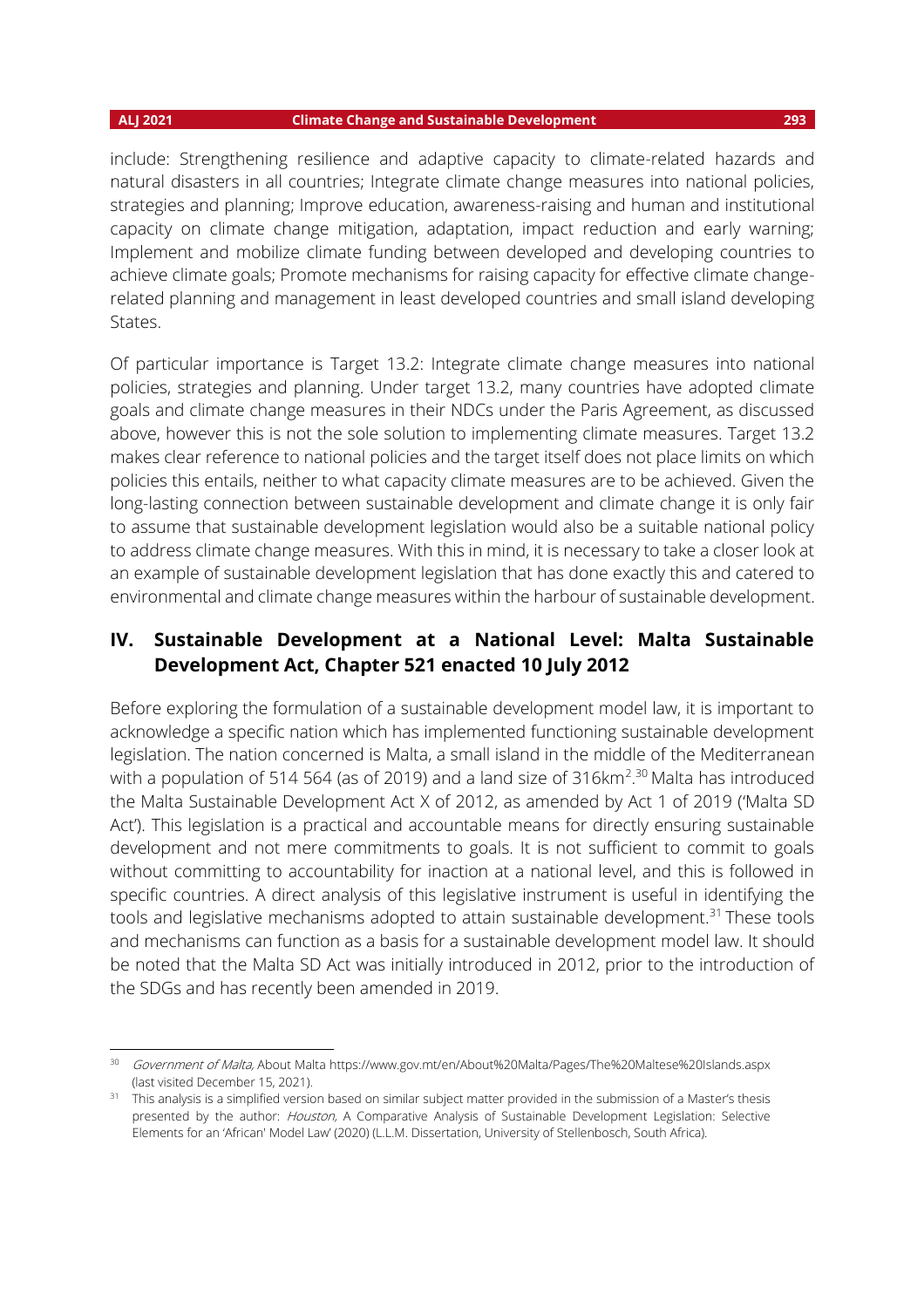# **A. Key Provisions within the Malta Sustainable Development Act**

# **1. Definitions**

Section 3 of the Malta SD Act defines sustainable development utilising the definition provided by the Brundtland Report, namely: "[D]evelopment that meets the needs of the present without compromising the ability of future generations to meet their own needs."

# **2. Objectives**

Building on unique interpretations of sustainable development, each legislative instrument contains a unique set of objectives relative to the needs of the country or community it seeks to administer. Section 2 of the Malta SD Act provides: "(1) The purpose of this Act is to create a framework through which Sustainable Development is to be mainstreamed across Government. (2) Within the context of the private sector and civil society, the purpose of this Act is to raise awareness of the principles of sustainable development and to foster increased participation of civil society as well as that of all social actors in main-streaming sustainable development." Objectives listed under the Malta SD Act are based, initially, on governmental mainstreaming and then civil society participation. A strict governmental focus encourages accountability and ensures a government centred approach to development.

# **3. Developmental Principles**

Developmental principles, as highlighted below, refer to specific principles concerning development that have been previously related to development and sustainable development.<sup>32</sup> The Malta SD Act, in Section 5 (h), references sustainable development principals, however there is no explicit indication of what these principles are. However, the Malta SD Act includes rare mention of Future Generations. Part IV of the Malta SD Act affords that a Commission, composed under the Act, must act as the Guardian of Future Generations and is responsible for "safeguarding inter-generational and intra-generational sustainable development in Malta." The consideration of future generations, within the Malta SD Act, places a proactive focus on long-term generational inclusion.

# **4. Committees and Authorities that implement the National Development Plans, Policies and Strategies**

There is one common element across all legislation frameworks, namely, the use of national and regional plans that foster development. These plans provide and outline development strategies and objectives outside of the act and are necessary to supplement sustainable development agendas, as outlined in the act. The national development plan of each country is nationally specific and as such each plan will contain its own objectives, policies and principles. Each plan, due to national specificity, differs greatly from the next and would require more detailed analysis than currently provided. Rather, what is common with all the development plans is that each plan is specifically allocated to an accountable committee,

<sup>32</sup> Schrijver/Weiss, International Law and Sustainable Development: Principles and Practice (2004) 1 et seqq.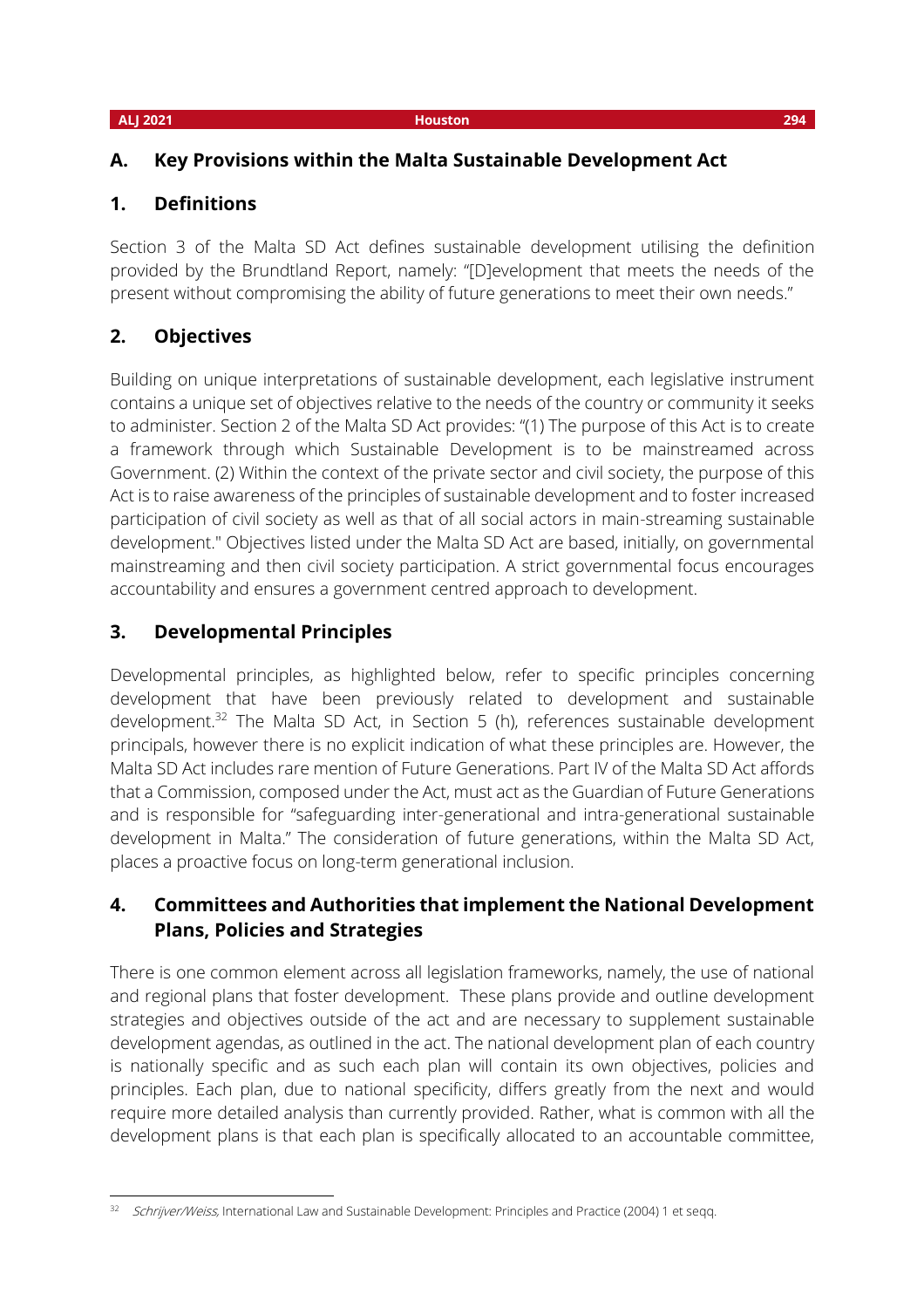administration or body that must report on the progress to the authorities provided under the act.

# **5. Mechanisms and Entities ensuring Sustainable Development on a National Level**

In addition to the development plans and national policies outlined above, each country may implement mechanisms and entities ensuring the effective management, administration, transparency and accountability needed to fulfil the respective legislation. Such entities may either be established in order to fulfil the act in its entirety or could be crucial to specific sections, procedures and programmes. The mechanisms and entities referenced may consist of frameworks, policies, plans, assessments, reports, programmes and protocols, in short it refers to any and all mechanisms that the legislation introduces, in addition to development plans and policies, which supplement sustainable development targets under this legislation.

## **B. Regulations and laws**

According to art. 6 para. 1 of the Malta SD Act, the competent authority that has been assigned to address sustainable development issues and concerns under the act does not have the authority to formulate new laws or regulations itself. Instead, the competent authority has the powers to set and make recommendations; initiate, promote, sponsor and encourage projects, studies, research, training, awareness initiatives and any other activities which exemplify sustainable development practices; and propose directives. It is the Public Administration, as identified in Part 3 of the Malta SD Act, who has the duty to respond to requests from the competent authority regarding "inputs into the formulation, revision or monitoring of any strategy or strategies, policy or policies or any other initiative related to sustainable development".<sup>33</sup> It is through this chain of command that new regulations and laws may be implemented which address various sustainable development concerns, including climate change.

Since the competent authority itself cannot formulate or implement laws and regulations, there is no specific provision within the Malta SD Act which relates to reviewing the outcomes of the Act. Instead, under art. 5 (f) of the Malta SD Act, "The competent authority shall have the following functions: to review Government and specific Ministry policies, plans, programmes and projects to ensure that they are in line with the strategy and to ensure that all Ministries and line entities within the public administration factor sustainable development in their workings". Functioning as a review mechanism for Government and specific Ministry policies, plans, programmes and projects thus allows the competent authority the power to ensure that sustainable development as well as climate change and environmental protection are in fact considered within new laws and regulations. Additionally, under art. 7 para. 6: "the

<sup>33</sup> Government of Malta, Malta Sustainable Development Act X of 2012, as amended by Act 1 of 2019, art. 7 para. 1 (b).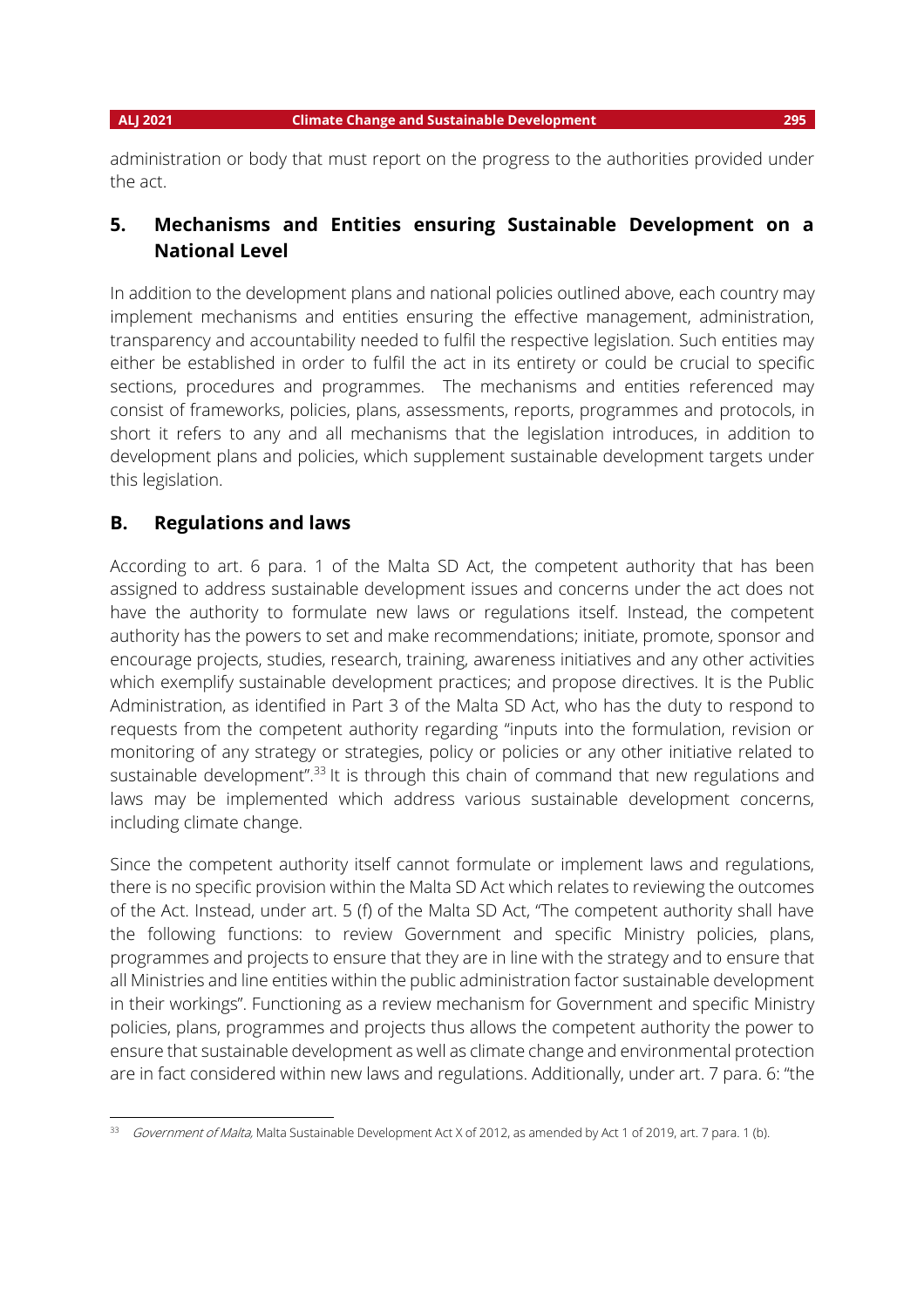Principal Permanent Secretary shall be entitled to request the competent authority to review, from time to time, any such reports in so far as related to the provisions of this Act". Through these broad functions of review the competent authority thus functions as a final stop for ensuring that sustainable development is maintained and implemented throughout various facets of Government and specific Ministries.

# **C. Civil society**

The Malta SD Act also makes clear provisions for civil society participation. The Malta SD Act opens by providing that: "Within the context of the private sector and civil society, the purpose of this Act is to raise awareness of the principles of sustainable development and to foster increased participation of civil society as well as that of all social actors in main-streaming sustainable development".<sup>34</sup> Additionally, and also linked to the formulation of regulations, art. 13 provides: "The Minister may make regulations for the purpose of implementing the provisions of this Act and in particular, but without prejudice to the generality of the foregoing, to further promote the entrenchment of sustainable development practices across the public administration, the private sector and civil society in general, which regulations may also make provision in respect of matters that are consequential or incidental to the provisions of this Act". As such, throughout the Act, from the context of the act itself to regulation making by the Minister, civil society participation and recognition is essential in the sustainable development regulatory process.

It is necessary to include that art. 2 para. 2 of the Malta SD Act pertaining to civil society participation, was in fact an amendment included in the 2019 amendment. Prior to this, art. 2 para. 2 stated: "Within the context of the private sector and civil society, this Act seeks to enable the raising of awareness of the principles of sustainable development, such that these may be adopted on a voluntary basis". It is thus clear that civil society participation has in fact been a recent development in the Malta SD Act. It is also clear from this amendment that the sustainable development act (by nature of its amendments) is in fact a living document that the Government of Malta is willing to amend and develop as principles of sustainable development, legal reform change regulatory and legislative dynamics. The 2019 amendment also included amendments to art. 8 and 9, however these were procedural and administrative in nature and are not necessary to be analysed for the purpose of this paper.

# **V. Sustainable Development Model Law**

The outline and understanding of sustainable development and the direct comparison of the legislation above provides an outline and background to the formulation of a Model Law. Consideration is then needed on what a model law is, how it can be utilised, what elements should be included, and finally how the model law can be shaped to consider the environmental social and economic differences among nations which opt to utilise the model law.

See Government of Malta, Malta Sustainable Development Act X of 2012, as amended by Act 1 of 2019, art. 2 para. 2.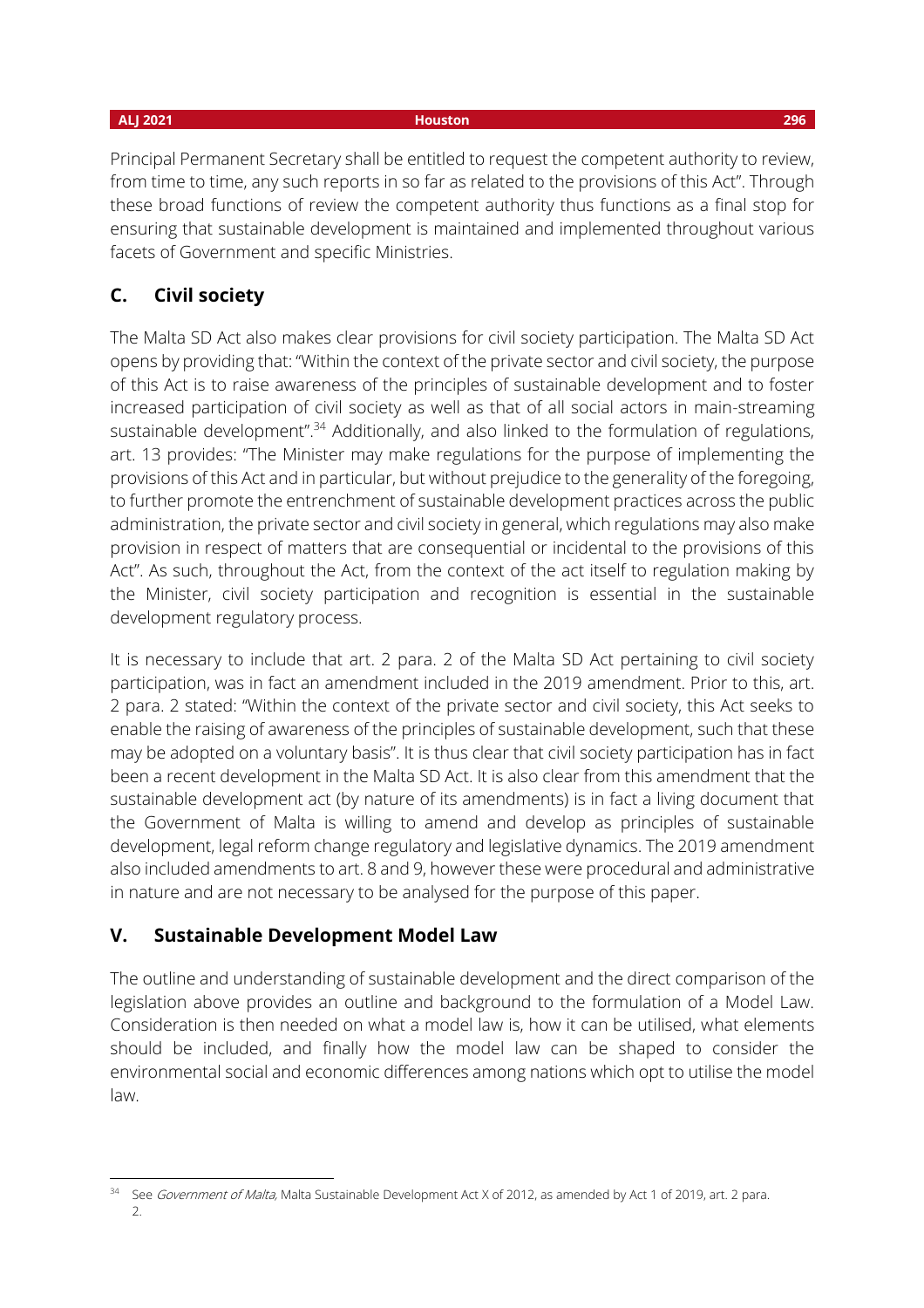According to Godfrey: "The Model Law contains non-mandatory provisions that provide a model for policy-makers to adopt into national legislation at their discretion."<sup>35</sup> As it can be seen, a model law is a non-binding and optional legislative framework. It is therefore up to the nation itself to determine if they wish to adopt the model law in its entirety or in part into its own national legislation. When a drafter is drafting legislation, there is nothing more beneficial than having a draft to compare and apply, and that is the function of a model law.<sup>36</sup> In providing a model Law on sustainable Development for policy makers to utilise, there is then an opportunity for policy makers to, without excuse, adopt the vision of sustainable development practices into national legislation.

A model law is exactly that, a model of what the law should look like and or what it should include. In this way, a model law provides flexibility to nations to shape and mould their national legislation in order to include additional mechanisms and developmental elements that cater to national needs. The flexibility of a model law allows for adaptation and implementation that is unique. This flexibility also allows for specificity in formulation and provides policymakers leeway to form national legislation in the most effective way. However, despite the flexibility of the model law, there remain some elements of sustainable development legislation that must be present for the law to successfully meet sustainable development.

Sadooni indicates that in order for sustainable development legislation to be successful it should include: 37

[A] clear definition of Sustainable Development such as that provided by the Brundtland Report; a Sustainable Development council consisting of representatives from different sectors; a Sustainable Development committee; an independent and impartial Sustainable Development commission; a Sustainable Development strategy or timeline; sector duties to mainstream Sustainable Development strategies across various Public Bodies; and a Legislative hierarchy that outlines at what level and under whose supervision the legislation is to be implemented.

In formulating legislation, Bosselmann suggests that there are three phases: the developmental phase; the writing phase; and the monitoring and implementation phase.<sup>38</sup> In formulating a sustainable development model law, there is particular focus on the developmental phase. During this phase there must be clear stakeholder engagement and participation; cross departmental consultations and support from the legal and judicial

<sup>&</sup>lt;sup>35</sup> Godfrey, Case Studies of African Agricultural Biotechnology Regulation: Precautionary and Harmonized Policy-Making in the Wake of the Cartagena Protocol and the AU Model Law, Vol. 35 Loyola of Los Angeles International and Comparative Law Review 2013, 409.

<sup>&</sup>lt;sup>36</sup> Whisner, There Oughta be a law - A Model Law, Vol. 106 Law Library Journal 2014, 125.

<sup>&</sup>lt;sup>37</sup> Sadooni, Achieving Sustainable Development: How New Zealand can learn from the European Union, the United Kingdom and the rest of the world, Vol. 18 New Zealand Journal of Environmental Law 2014, 69.

<sup>38</sup> Bosselmann, National Strategies for Sustainability: Options for New Zealand (NZCEL Monograph Series Book 4) (2014).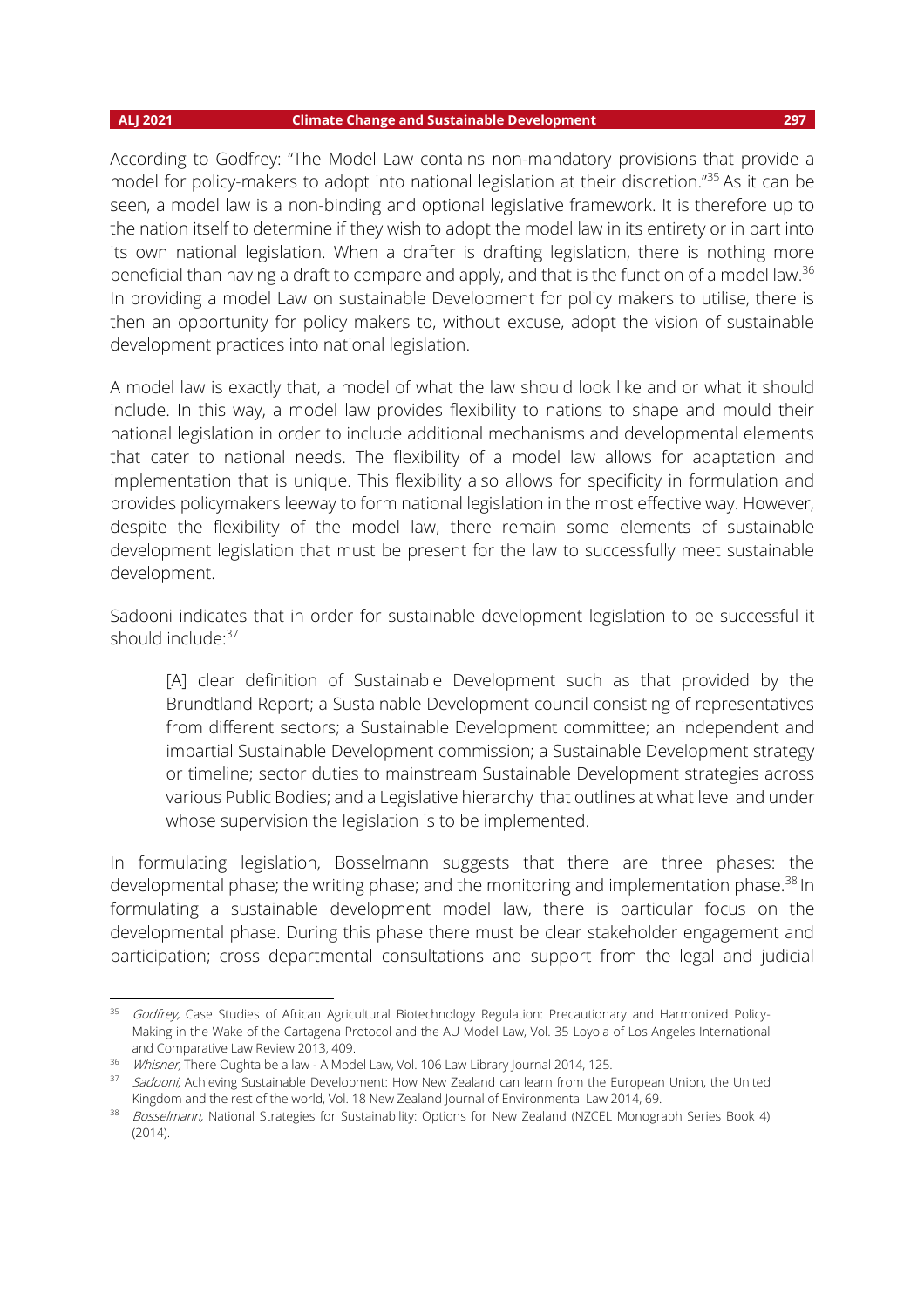community.<sup>39</sup> In allowing consultations and contributions from various levels and stakeholders, policymakers encourage a sustainable development legislation that is equity and people-centred.<sup>40</sup>

Based on the direct comparison above there are selected key provisions that should be included in any sustainable development legislation. Below is an example of what provisions should be included and is in no way a finite list of provisions, these provisions should be reviewed as a starting point for consideration and inclusion. The headings utilised to identify these provisions function as a means to group the provisions together and are not expected to be the headings within the legislation itself.

# **A. Selected Elements and Provisions identified within a Sustainable Development Model Law**

## **1. Preamble**

A preamble functions as a means to outline a clear picture of the complete understanding of the sustainable development legislation and functions as an introductory provision to the legislation and highlights the main focus of the legislation. In earlier sustainable development legislations there have been diverse focus areas, namely addressing past underdevelopment, seeking environmental, social and economic sustainable development, 41 addressing sustainable development in terms of land use agendas.<sup>42</sup>

## **2. Definitions**

The following terms, as identified in previous sustainable development legislation, should be considered for inclusion and definition: sustainable development; $43$  Precautionary Principle; $44$ Biological diversity, Ecosystem, Environment, Natural Resources, and Pollution;<sup>45</sup> Intergenerational Equity principle;<sup>46</sup> Development;<sup>47</sup> Right to Clean and Healthy Environment;<sup>48</sup> Social, economic and environmental impacts; Future Generations;<sup>49</sup> and Duty to Mitigate.<sup>50</sup> Definitions included are subject to the focus of the legislation itself therefore this list of

<sup>&</sup>lt;sup>39</sup> See Sadooni, Achieving Sustainable Development, Vol. 18 New Zealand Journal of Environmental Law 2014, 69 (95); Jones, Trying harder: Developing a new sustainable strategy for the UK, Vol. 30 Natural Resources Forum 2006, 124 (127[\) https://doi.org/10.1111/j.1477-8947.2006.00165.x](https://doi.org/10.1111/j.1477-8947.2006.00165.x) (last visited December 16, 2021).

<sup>40</sup> See Sadooni, Achieving Sustainable Development, Vol. 18 New Zealand Journal of Environmental Law 2014, 97.

<sup>41</sup> Section 4 Environmental Management for Sustainable Development (Act No. 2/1996) (Zanzibar).

<sup>42</sup> Section 6 Capital Territory Planning and Development (2007) (Austl.).

<sup>&</sup>lt;sup>43</sup> Section 3 Sustainable Development Act (Chapter 521 enacted 10 July 2012) (Malta); Section 2 Environmental Management for Sustainable Development (Act No. 2/1996) (Zanzibar); Section 5 Capital Territory Planning and Development (2007) (Austl.); Section 5 Federal Sustainable Development Act (S.C. 2008, c. 33) (Can.); Section 2 Well-Being of Future Generations Act (2015 anaw 2) (Wales).

<sup>44</sup> Section 2 Federal Sustainable Development Act (S.C. 2008, c. 33) (Can.).

<sup>45</sup> Section 2 Environmental Management for Sustainable Development (Act No. 2/1996) (Zanzibar); Section 9 Capital Territory Planning and Development (2007) (Austl.).

<sup>46</sup> Section 9 Capital Territory Planning and Development (2007) (Austl.).

<sup>47</sup> Section 7 Capital Territory Planning and Development (2007) (Austl.).

<sup>48</sup> Section 6 Environmental Management for Sustainable Development (Act No. 2/1996) (Zanzibar).

<sup>49</sup> Part IV Sustainable Development Act (Chapter 521 enacted 10 July 2012) (Malta).

<sup>50</sup> Section 6 Environmental Management for Sustainable Development (Act No. 2/1996) (Zanzibar).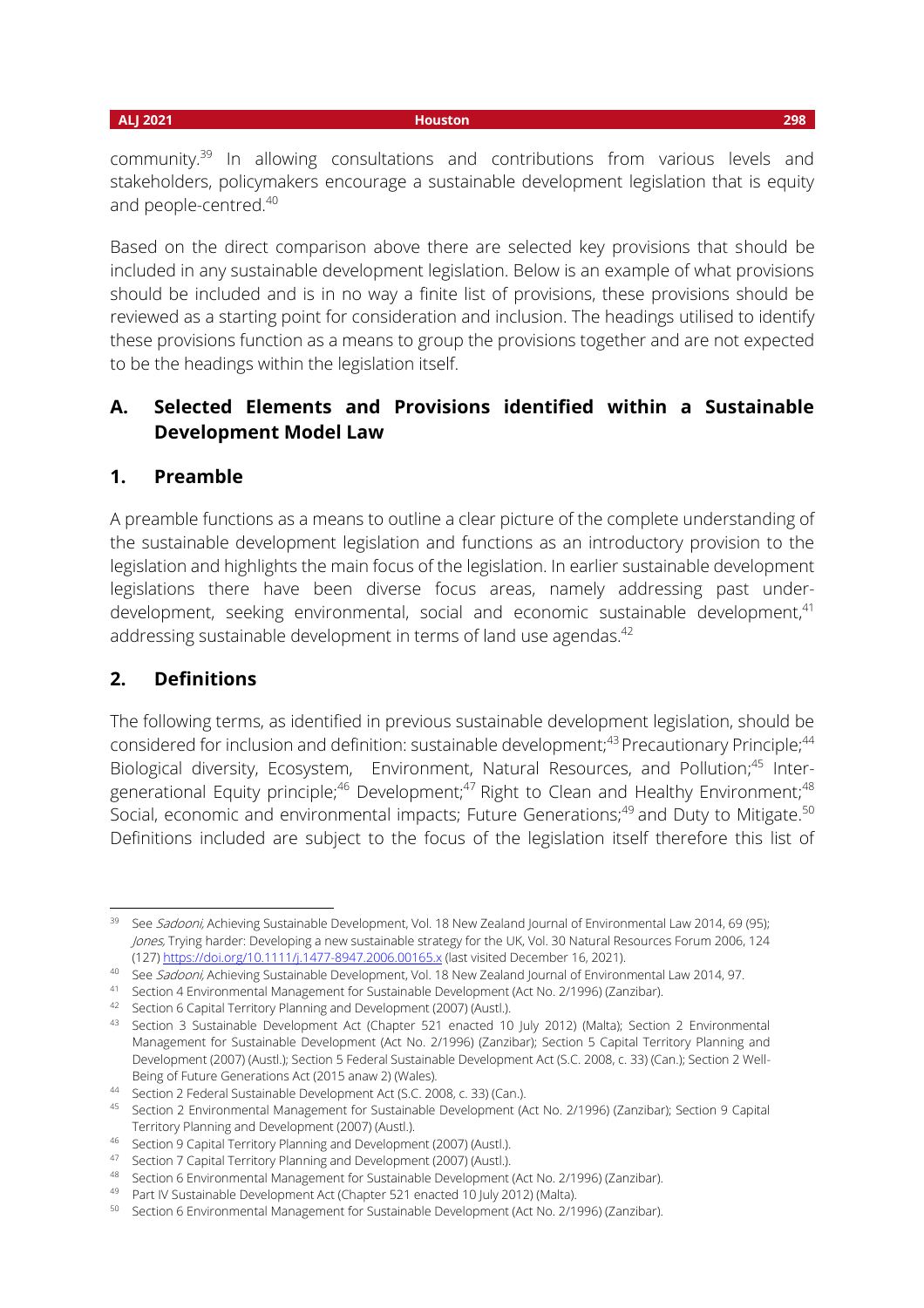definitions is suitable, as a point of departure, for a Model Law that addresses environmental, economic and social needs as well as the needs of future generations.

## **3. Application of the Act**

In order for it to function successfully, there must be a clear indication as to whom the legislation directly applies and whom will be responsible for the implementation of the legislation itself. Implementation may be left to a specific Ministry or Governmental Department, a designated authority<sup>51</sup> or civil society at large.<sup>52</sup> This section is specifically vital for determining who benefits from the legislation and who is to be held accountable for its fulfilment.

# **4. Objectives of the Act**

Often seen as a directed and comprehensive version of the preamble, the objectives of the Act provide and include clear goals and visions that the legislation should set in motion to achieve. Specific sustainable development legislation focuses on sustainable development and achieving a countries national development agenda.<sup>53</sup> Should the objectives be more environmentally focused this ought to be stipulated within the objectives.<sup>54</sup> In instances where development is taken to achieve a specific developmental vision, i.e. land planning and land use systems, objectives must clearly stipulate such in order to prevent misunderstandings of sustainable development agendas and accompanying responsibilities.<sup>55</sup>

# **5. Committees and Authorities that implement the National Development Plans, Policies and Strategies**

Where national governments have formulated national development plans or other plans and frameworks to implement development strategies, the sustainable development legislation should attempt to provide clear linkages between the plan and the legislation.<sup>56</sup> In offering provisions that address the national plans there is no ambiguity regarding the legal position of the national plan and where it belongs in the greater development agenda.

<sup>51</sup> Section 4 Sustainable Development Act (Chapter 521 enacted 10 July 2012) (Malta); Chapter 3 Capital Territory Planning and Development (2007) (Austl.).

<sup>52</sup> Section 2 Sustainable Development Act (Chapter 521 enacted 10 July 2012) (Malta).

<sup>53</sup> Section 2 Sustainable Development Act (Chapter 521 enacted 10 July 2012) (Malta).

<sup>54</sup> Section 4 Environmental Management for Sustainable Development (Act No. 2/1996) (Zanzibar).

<sup>55</sup> Section 6 Capital Territory Planning and Development (2007) (Austl.).

<sup>56</sup> Part IV Environmental Management for Sustainable Development (Act No. 2/1996) (Zanzibar); Chapter 5 and 6 Capital Territory Planning and Development (2007) (Austl.).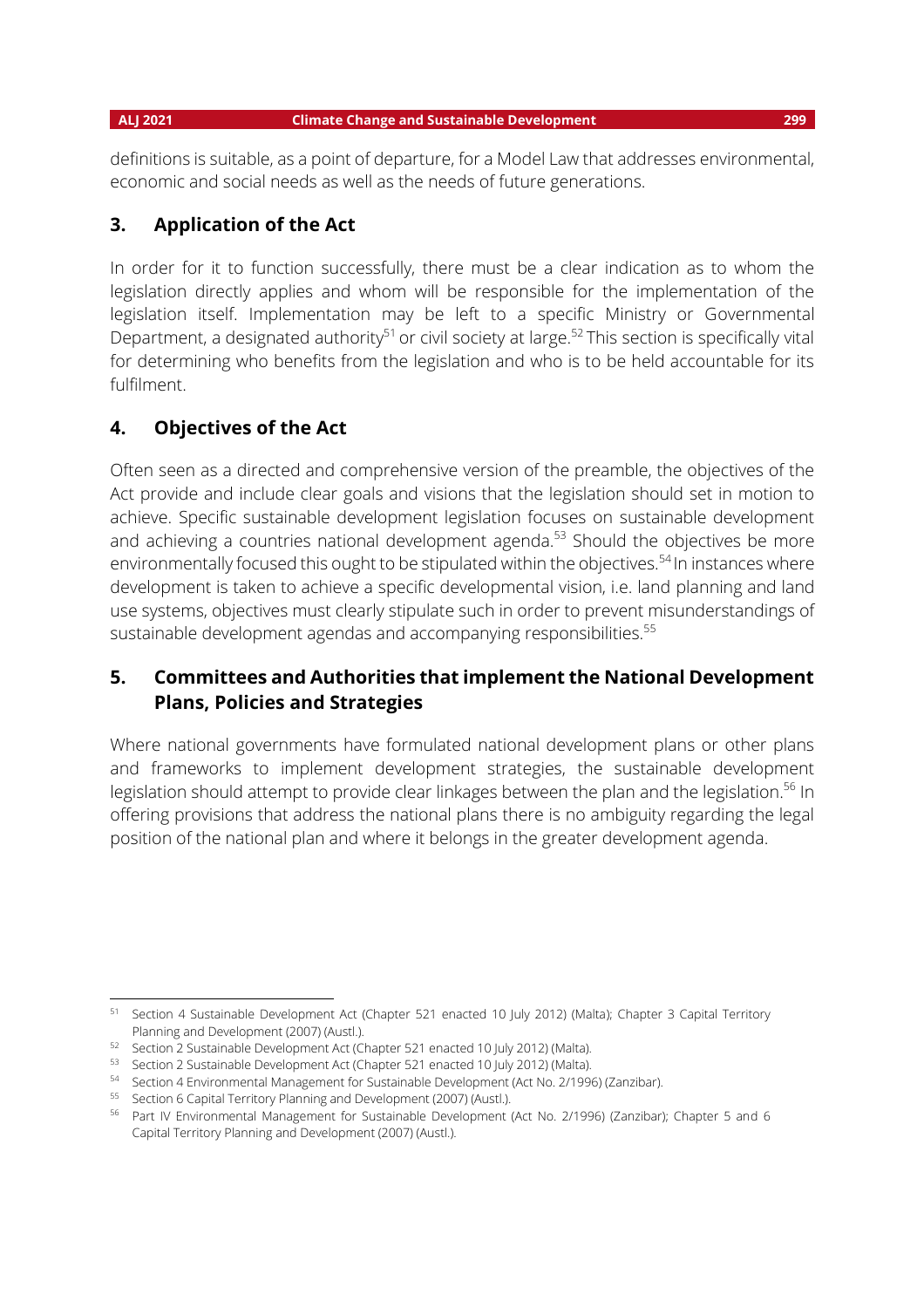# **6. Administrative Bodies established under Sustainable Development Legislation**

Sustainable development, especially at a national level, cannot be achieved without focused and specialised attention from administrative bodies. These administrative bodies are crucial for well-organized allocation of developmental tasks and necessary to fulfil key roles in sustainable development governance. These bodies include: A Sustainable Development Office;<sup>57</sup> Sustainable Development Advisory Council;<sup>58</sup> A Committee on Climate Change;<sup>59</sup> and A Future Generations Commissioner.<sup>60</sup> Establishment of these administrative bodies, is in accordance with the duties this placed on public bodies to ensure the well-being of all citizens and prolonged sustainable development.<sup>61</sup>

# **7. Mechanisms and Entities ensuring Sustainable Development on a National Level**

Based on the legislative needs and the objectives there are additional mechanisms that can be useful in ensuring the successful fulfilment of sustainable development aspects. Specific mechanisms, procedures and protocols provide clarity, uniformity and accountability. These mechanisms include: Permits and applications for development tasks;<sup>62</sup> Environmental Impact assessments;<sup>63</sup> Systems for achieving ecological sustainability;<sup>64</sup> Specialised mediators, prosecutors and assessors;<sup>65</sup> Provisions addressing procedures for review, variations and revisions; $^{66}$  Mechanisms for monitoring, reporting and evaluating progress; $^{67}$ Enforcement strategies;<sup>68</sup> and Penalties and Offences for failure to uphold provisions of the legislation.<sup>69</sup>

# **B. A Sustainable Development Model Law as a Framework law**

The introduction of a sustainable development model law is to provide a framework law which countries can utilise as a structure for implementing sustainable development principles and objectives on a national level. Similarly, to the NDCs, this model law would have to be implemented through more specific laws, regulations, directives, plans and programmes. As

<sup>57</sup> Section 7 Federal Sustainable Development Act (S.C. 2008, c. 33) (Can.).

<sup>58</sup> Section 8 Federal Sustainable Development Act (S.C. 2008, c. 33) (Can.).

<sup>59</sup> Section 32-38 Climate Change Act (2008 Chapter 27) (U.K.).

<sup>60</sup> Section 17-28 Well-Being of Future Generations Act (2015 anaw 2) (Wales).

<sup>61</sup> Section 2-6 Well-Being of Future Generations Act (2015 anaw 2) (Wales).

<sup>62</sup> Section 64 and 69 Environmental Management for Sustainable Development (Act No. 2/1996) (Zanzibar); Part 7.2- 7.3 and 9.11 Capital Territory Planning and Development (2007) (Austl.).

<sup>63</sup> Part V Environmental Management for Sustainable Development (Act No. 2/1996) (Zanzibar); Part 7.2-7.3 and 9.11 Capital Territory Planning and Development (2007) (Austl.).

<sup>64</sup> Section 4 Queensland Planning Act 2016.

<sup>&</sup>lt;sup>65</sup> Section 112-114 Environmental Management for Sustainable Development (Act No. 2/1996) (Zanzibar).

<sup>&</sup>lt;sup>66</sup> Part 5.3, 9.6 and Chapter 13 Capital Territory Planning and Development (2007) (Austl.).

<sup>&</sup>lt;sup>67</sup> Section 14 Sustainable Development Act (Chapter 521 enacted 10 July 2012) (Malta); Part V Environmental Management for Sustainable Development (Act No. 2/1996) (Zanzibar).

<sup>&</sup>lt;sup>68</sup> Chapter 12 Environmental Management for Sustainable Development (Act No. 2/1996) (Zanzibar); Section 107 Capital Territory Planning and Development (2007) (Austl.).

<sup>&</sup>lt;sup>69</sup> Part VIII Environmental Management for Sustainable Development (Act No. 2/1996) (Zanzibar); Section 5 Capital Territory Planning and Development (2007) (Austl.).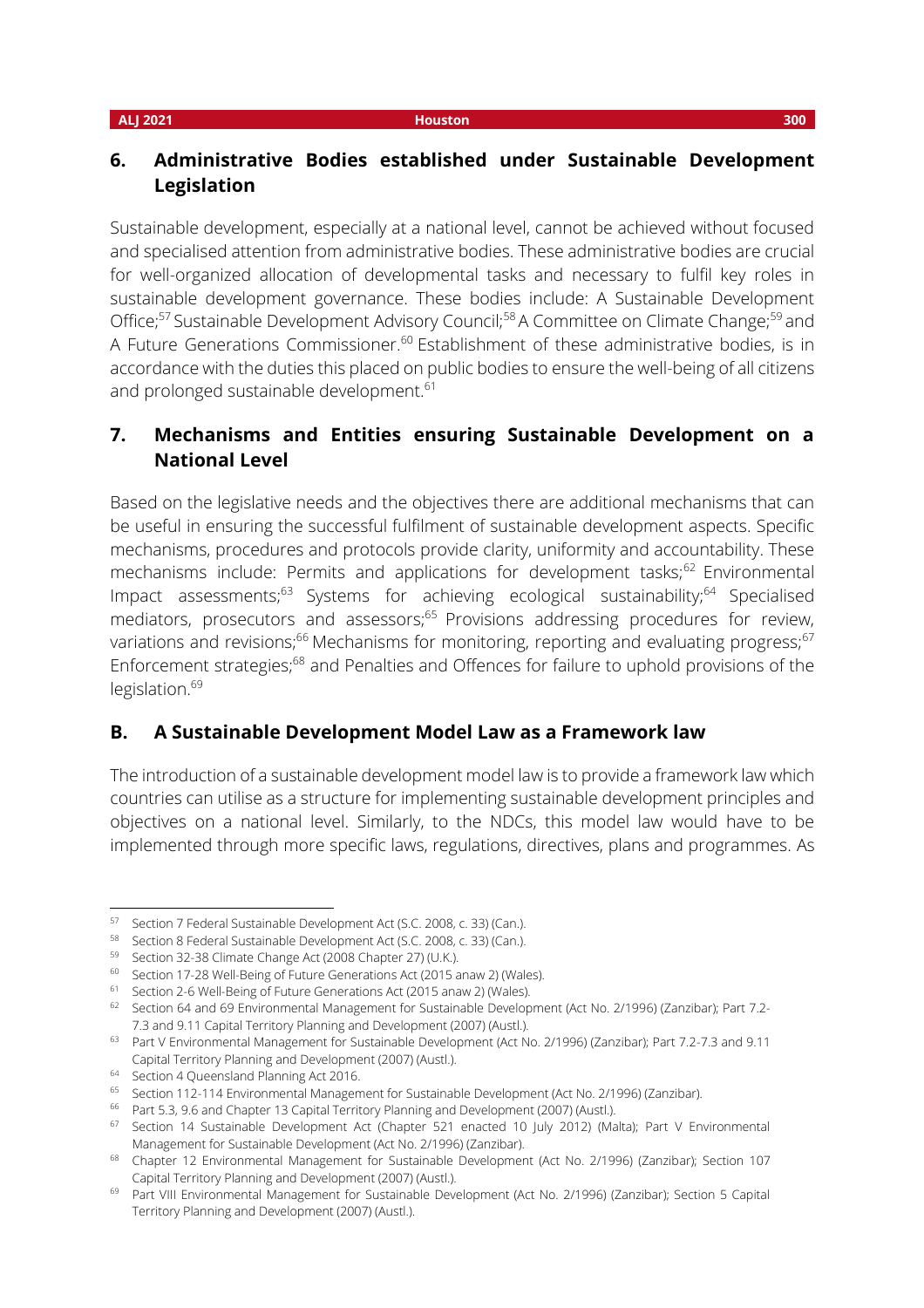### **ALJ 2021 Climate Change and Sustainable Development 301**

such, it is not necessarily a stand-alone legislative instrument unless countries choose to apply the model law as legislation within their own legal framework.

Framework laws have a number of different functions which are beneficial to introducing and formulating new legislation. Firstly, framework laws function as a symbol of the legislatures intentions to address a specific concern, in this case this concern would be development, however this is not enough and legislative action is needed.<sup>70</sup> Secondly, framework laws are considered as neutral laws because they contain an amalgamation of possible opportunities which legislatures can shape and mould into what is specifically needed for their own respective legal systems.<sup>71</sup> Put simply, the framework law is contextually unbiased. Thirdly, framework laws can be used as a 'coordination device' to<sup>72</sup> encourage coordination in response to institutional challenges, ensure necessary outcomes that may not have been considered previously, and shift interests towards matters that have previous received little attention. Countries are free to determine how the commitments and outcomes are to be incorporated into their respective legal systems. Fourthly, framework laws are self-binding for as long as the framework remains in place the objectives, they promote are entrenched in the law they are introduced through. $73$ 

The main advantage of a framework law is that, by its very nature, it provides a basis for legislation building and as such can be the first step towards encouraging more countries to actively introduce sustainable development legislation in their respective states. Countries can thus no longer utilise excuses such as a lack of guidance, skills shortages or minimal resources, in failing to or neglecting sustainable development priorities.

## **C. Domestic implementation**

To date, there are countless international model laws and framework laws which have been implemented across the globe.<sup>74</sup> From these model and framework laws it is possible to determine various ways which these laws can be implemented at a domestic or national level. First, if there is a specific agreement between two states that both want to have sustainable development oversight over the agreed dealings or partnerships, then it is possible to include a clause in such an agreement that allows for the provisions of the model law to apply to the partnerships or agreement.<sup>75</sup> Additionally, Governments of respective countries can opt to adopt the model law as their own law and thus apply provisions of the model law as if it would

 <sup>70</sup> Garrett, The Purposes of Framework Legislation, Vol. 14 Journal of Contemporary Legal Issues 2014, 717 (733).

<sup>&</sup>lt;sup>71</sup> See *Garrett*, The Purposes of Framework Legislation, Vol. 14 Journal of Contemporary Legal Issues 2014, 736.

<sup>&</sup>lt;sup>72</sup> See *Garrett*, The Purposes of Framework Legislation, Vol. 14 Journal of Contemporary Legal Issues 2014, 741 et seqq.

<sup>&</sup>lt;sup>73</sup> See Garrett, The Purposes of Framework Legislation, Vol. 14 Journal of Contemporary Legal Issues 2014, 749.

<sup>74</sup> See, to name a few: UNCITRAL Model Law on International Commercial Arbitration (1985), with amendments as adopted in 2006; Model legislation on laundering, confiscation and international cooperation in relation to the proceeds of crime (1999); Model Law against Trafficking in Persons (2009); Model Treaty on Mutual Assistance in Criminal Matters (1990); African Union Model Law for the Implementation of the African Union Convention for the Protection of and Assistance to Internally Displaced Persons in Africa (2018).

<sup>75</sup> UN, UNCITRAL Model Law on International Commercial Arbitration, A/40/17, annex 1, art. 1 para. 1.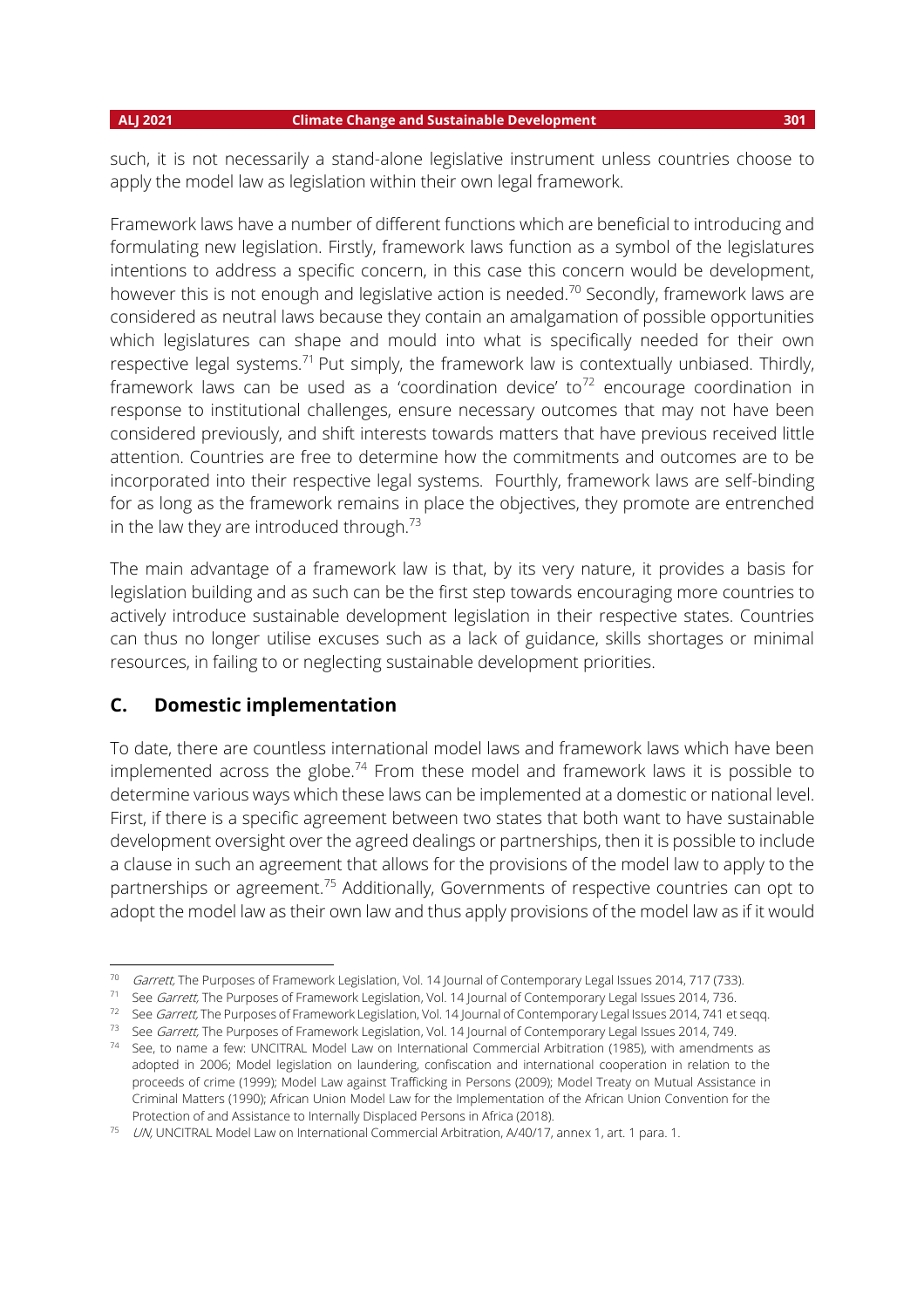**ALJ 2021 Houston 302**

be a law of the country itself, requiring both administrative and institutional support from the countries established structures and may even require additional resources to formulate the bodies and institutions provided under the Model law.<sup>76</sup> Finally, the model law can be implemented by an overarching supranational body, as such member states of this supranational body will then ratify the model law and become signatories of this model law and as provisions of the model law will be applicable to signatories.<sup>77</sup>

Domestic implementation should be done in a way that encourages sovereignty and country specific implementation and formulation of such a model law. It is advised that countries formulate their own sustainable development legislation and provide a provision within this legislation that incorporates the provisions of the Model law as either a part of the main legislation or as an annex to the legislation. This form of domestic implementation has been achieved with model laws in the past.<sup>78</sup>



# **V. Concluding Remarks**

Figure 2: Timeline for a Sustainable Development Model law in relation to the SDGs and Climate Goals.

Sustainable development as a concept was formally recognised and understood through the Brundtland Report of 1987. This understanding of sustainable development has led to numerous interpretations, programmes and actions in the field of sustainability, resulting in progress in the study and implementation of sustainable development. Since 1987 many nations and organisations have sought to implement and interpret sustainable development for the protection of the interests and needs of present and future generations alike. Looking

<sup>&</sup>lt;sup>76</sup> UN Commission on International Trade Law, Guide to Enactment of the UNCITRAL Model Law on Public Procurement (2014) 18 et seqq.

<sup>77</sup> African Union, Model Law for the Implementation of the African Union Convention for the Protection of and Assistance to Internally Displaced Persons in Africa (2018).

 $78$  E.g., the UNCITRAL Model Law on International Commercial Arbitration (1985) has been ratified, accessed or enacted in 82 countries across the globe including in: South African; Austria and Germany to name a few.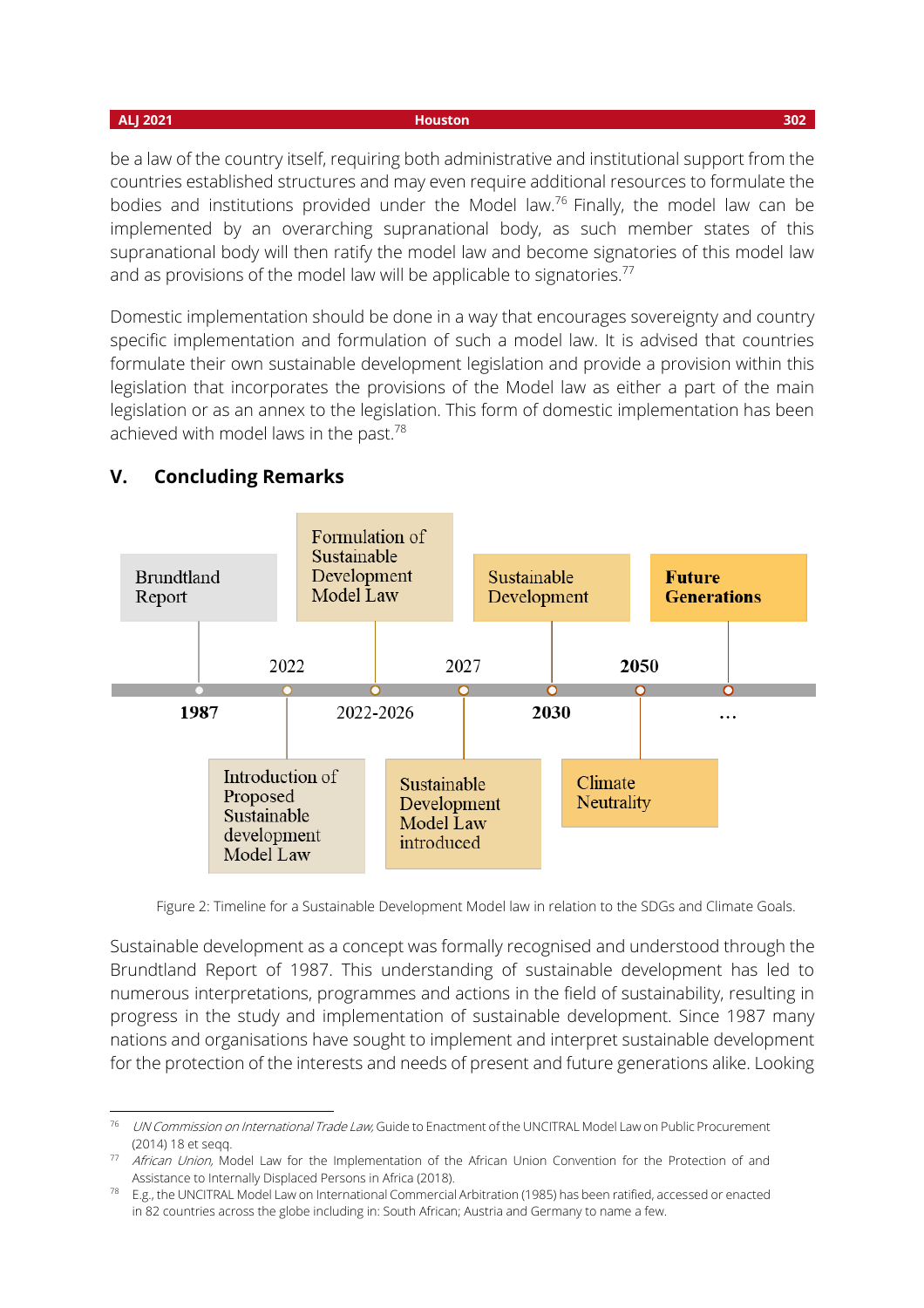at the formal establishment of the concept of sustainable development, 1987 was not too long ago and an informal acknowledgement of sustainable development was likely to have existed for many years prior to this. What can be recognised is this: sustainable development has been around for many years and has been useful in the development and execution of many policies and plans that have improved generational protection in nations and organisations alike.

The benefits of a sustainable development model law, in this regard, has been highlighted above. Put simply, a sustainable development model law would be useful as a practical guide and legislative framework to be ratified into national law thus assisting nations in the continuous implementation of sustainable development. The introduction of a sustainable development, and ultimately sustainable development legislation, provides continuous implementation in a way that ensures transparency and accountability among governments. Transparency and accountability are essential in securing support and approval from citizens in sustainable development plans, programmes and actions.

Should a sustainable development model law be formulated and introduced, this then poses the question: why now? Would this be worth it given the SDG timeline and Climate Change goals? Now is as good a time as any. Figure 2, above, has provided an illustration in support of this argument. In ideal circumstances, let it be proposed that the idea of a sustainable development model law is accepted and formulation of this model law begins in 2022. Once again in ideal circumstances, it is proposed that it takes an international body 4 years, between 2022-2026 to develop and formulate the model law given the research, expert involvement, public involvement and legislative oversight. Ultimately, with the above shown ideal timeline, a sustainable development model law would be introduced and ready for ratification by 2027.

With the timeline of Agenda 2030, it is expected that the SDGs will be implemented and sustainable development be relatively achieved by 2030. And, according to the Paris Agreement, countries have until 2050 to address climate change concerns. This would mean that, if we limit our understanding of sustainable development within the boundaries of the SDGs or climate change, there would only be a limited timeframe in which a sustainable development model law would be useful. And this is where our understanding of sustainable development must in fact return to the definition provided in the Brundtland Report:

[D]evelopment that meets the needs of the present without compromising the ability of future generations to meet their own needs. $79$ 

Sustainable development has an explicit link to future generations and so for as long as there are future generations whose needs must be considered, there will be sustainable development. The use of a model law is not a rigid or inflexible device. As such, with time,

<sup>&</sup>lt;sup>79</sup> World Commission on Environment and Development Our Common Future: Report of the World Commission on Environment and Development (1987) 41.